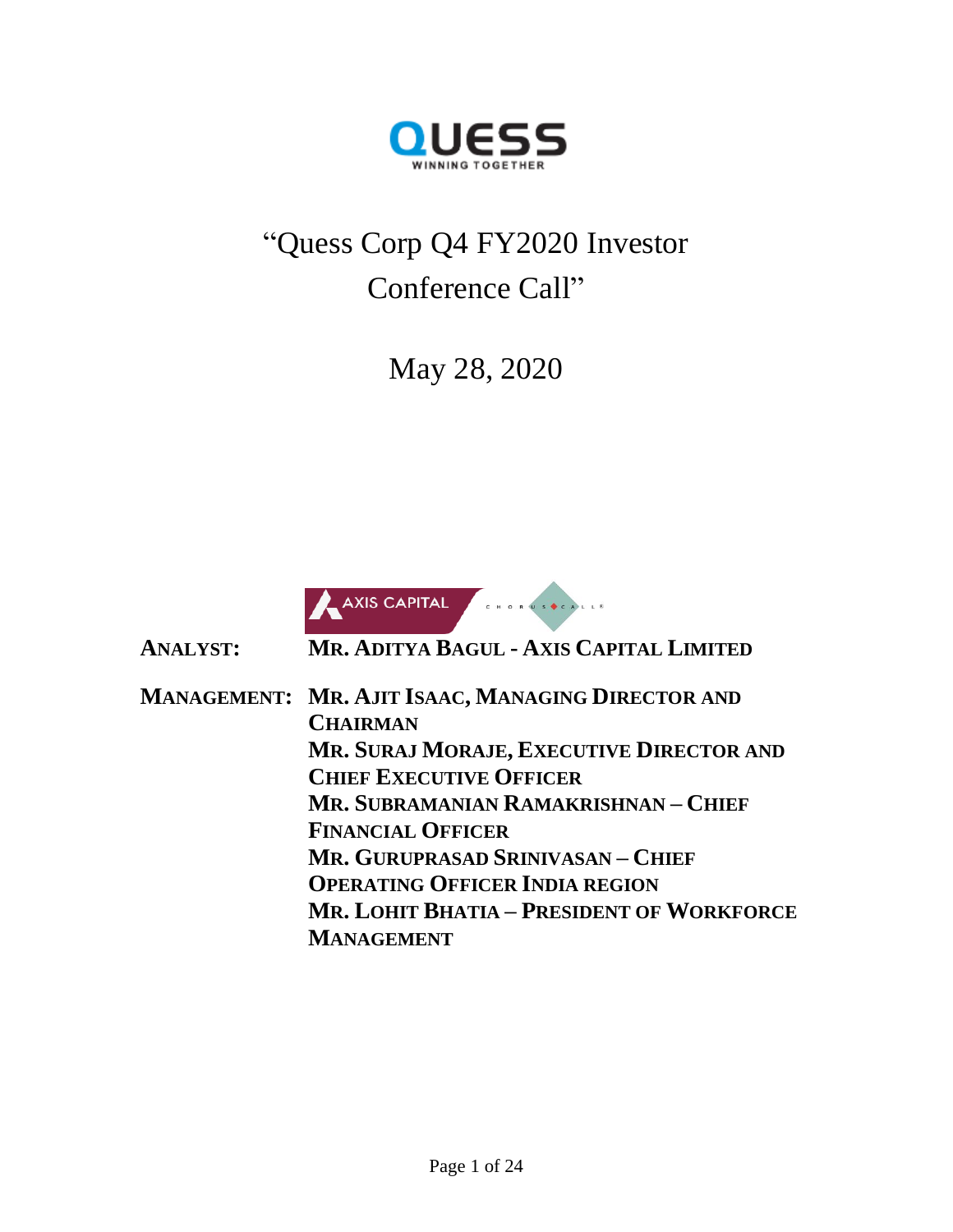

- **Moderator**: Ladies and gentlemen, good day, and welcome to the Quess Corp Q4 FY2020 Results Conference Call hosted by Axis Capital Limited. As a reminder, all participant lines will be in the listen-only mode and there will be an opportunity for you to ask questions after the presentation concludes. Should you need assistance during the conference call, please signal an operator by pressing "\*"then "0" on your touchtone phone. Please note that this conference is being recorded. I now hand the conference over to Mr. Aditya Bagul from Axis Capital Limited. Thank you, and over to you, Sir!
- **Aditya Bagul:** Thank you, Ayesha. Good afternoon, everyone. On behalf of Axis Capital, a very warm welcome to the Q4 FY 2020 Earnings Call of Quess Corp. The management is represented by Mr. Ajit Isaac, MD and Chairman; Mr. Suraj Moraje, ED and CEO; and Mr. Ramakrishnan Subramanian, CFO. I shall hand over the floor to Mr. Ramakrishnan for the management's opening remarks, post which we will open the floor for Q&A. Thank you, and over to you, sir.
- **Subramanian R:** Thank you, Aditya. Good afternoon, everyone, and thank you for joining our earnings call today. Please note that the results and the presentation have already been uploaded on our website. Anything we say, which refers to our outlook for the future, is a forwardlooking statement and that we must read it in conjunction with the risk that the company faces. These uncertainties and risks are included, but not limited to what we have already mentioned in the prospectus filed with SEBI. With that said, I will now turn over the call to our Chairman and Managing Director, Mr. Ajit Isaac. Over to you, Ajit!
- **Ajit Abraham Isaac**: Thank you. Good afternoon and thank you all for joining this call in spite of the difficult situation that we are all part of. My colleague, Suraj, our CEO; Ramki, our CFO; Guru, our Head of India Operations; and Lohit Bhatia, President of our Workforce Management team, are here with me for this call.

Sitting here in Bengaluru, I know that we are particularly lucky compared to many other parts of the country. To all of you who are in Mumbai, and on this call, despite the tough external situation, you have our respect and admiration.

After being in the employment and jobs business for about 30 years, I realize that this is a one-in-a-generation moment, and not everything can be planned for. However, there are some things that we must do as a management team, some things that we can do and there are some things that we can do and hope for the best. At Quess, we have taken a number of decisions in the last few weeks to mitigate the situation caused by COVID-19, and we are hopeful that we will come out of this experience as a stronger company.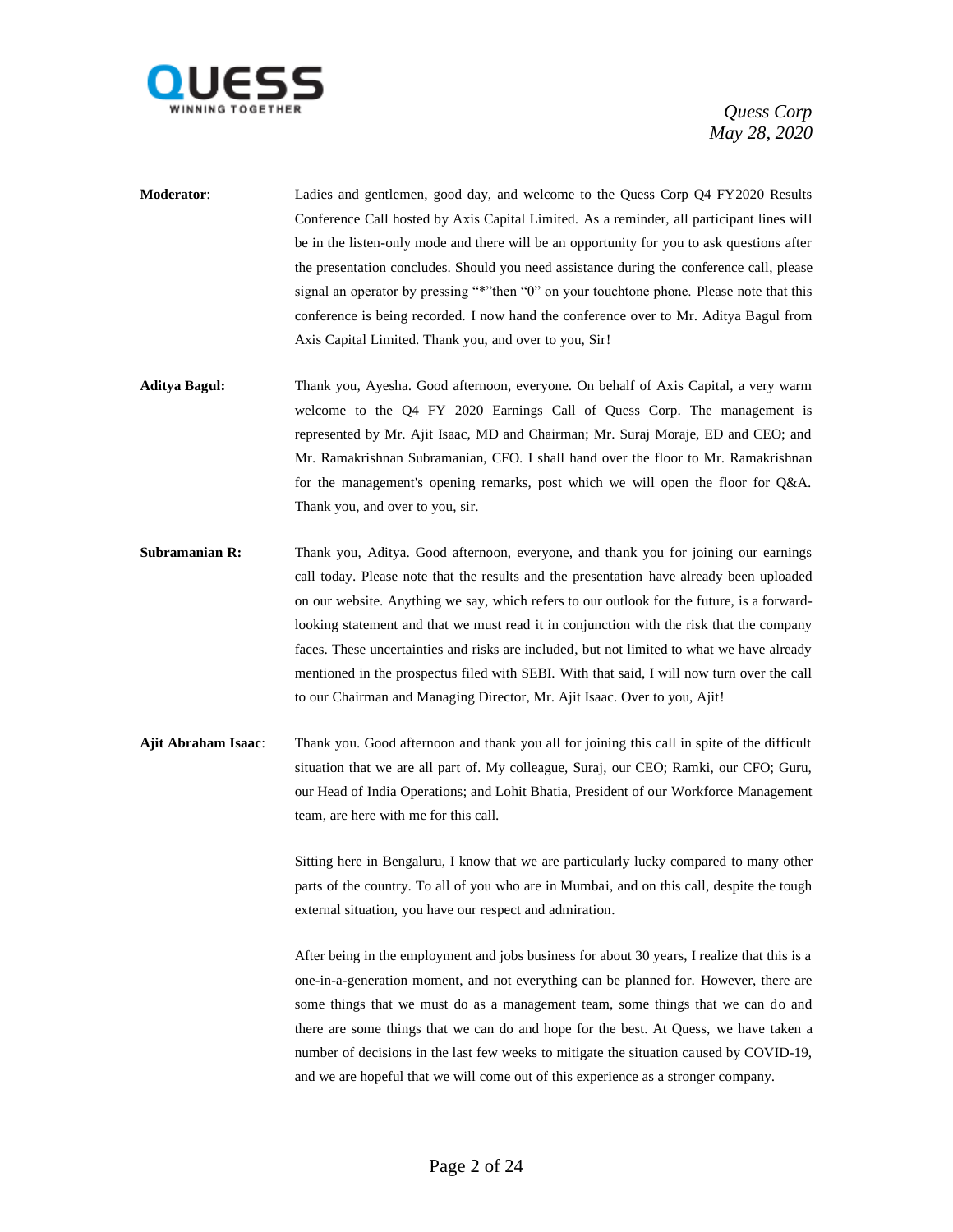

Over the call today, we would like to present the actions we have taken, its impact at Quess and what we see coming up. Largely, the narrative will be in 3 parts. The growth in our operations of the company and its P&L, where we have done remarkably well to grow revenues by about 13% the last year and EBITDA by about 42%. Second, focus on our cash flows, where our OCF has gone up by 16% and DSOs improved by 7 days from 69, in addition to the balance sheet, where we have addressed some of the risk that COVID represents and where we wanted to be prudent in valuing our assets to reflect possible market conditions.

As a result of this, we have had some onetime noncash impact items. The most significant issue at Quess is how the business model has helped us to stay resilient and how our management team has worked extraordinarily hard in the last 2 months to make sure that we come out of this as a much stronger company. I am happy to note that there is a refreshing newness to the way we address issues, and this has reflected in the decisions that we have taken to meet the challenges of COVID-19.

I would now like to turn it over to my colleague and CEO, Suraj Moraje, who has done a terrific job in his first few months at Quess. Incidentally, yesterday was the first day he attended office after being a CEO for more than 45 days. He will now give you an overview what we have done and the steps that we have taken to meet with the challenge and the larger plans for the company in terms of how we are charting the future. Suraj.

**Suraj Moraje:** Thank you very much, Ajit. Good afternoon, everyone, and thank you for being here on what is my first call officially as a CEO, and I hope the first of many to come. I want to start off by saying that I hope you and your loved ones have been well over the past months. As Ajit said, for those who are in Mumbai, our thoughts are with you. I am a son-in-law of the city, and having spent many years that I am confident that this too will pass and the Mumbaiker spirit will prevail in the end, but I know these are tough times.

> Let me start by saying that Quess delivered a very strong FY20. The headcount was up 21%, revenue up 29% and EBITDA up 42%. The company is focused on OCF generation, cross grow OCF by about 34% on a normalized basis and we are especially pleased by the growth of General Staffing and Allsec businesses, and I am sure you've seen some of those results. It was clear to us by the end of Q4, and it is difficult to believe that it was just a couple of weeks after our March 5 Investor Day. But it was clear that COVID was becoming a pandemic. We saw the impact first in Singapore, then the Philippines and as a company, we moved quite early actually to take some very resilient steps to dealing with the situation. As Ajit said, to ensure we emerge from the crisis even stronger as institution. If anything, I think COVID has given us even more execution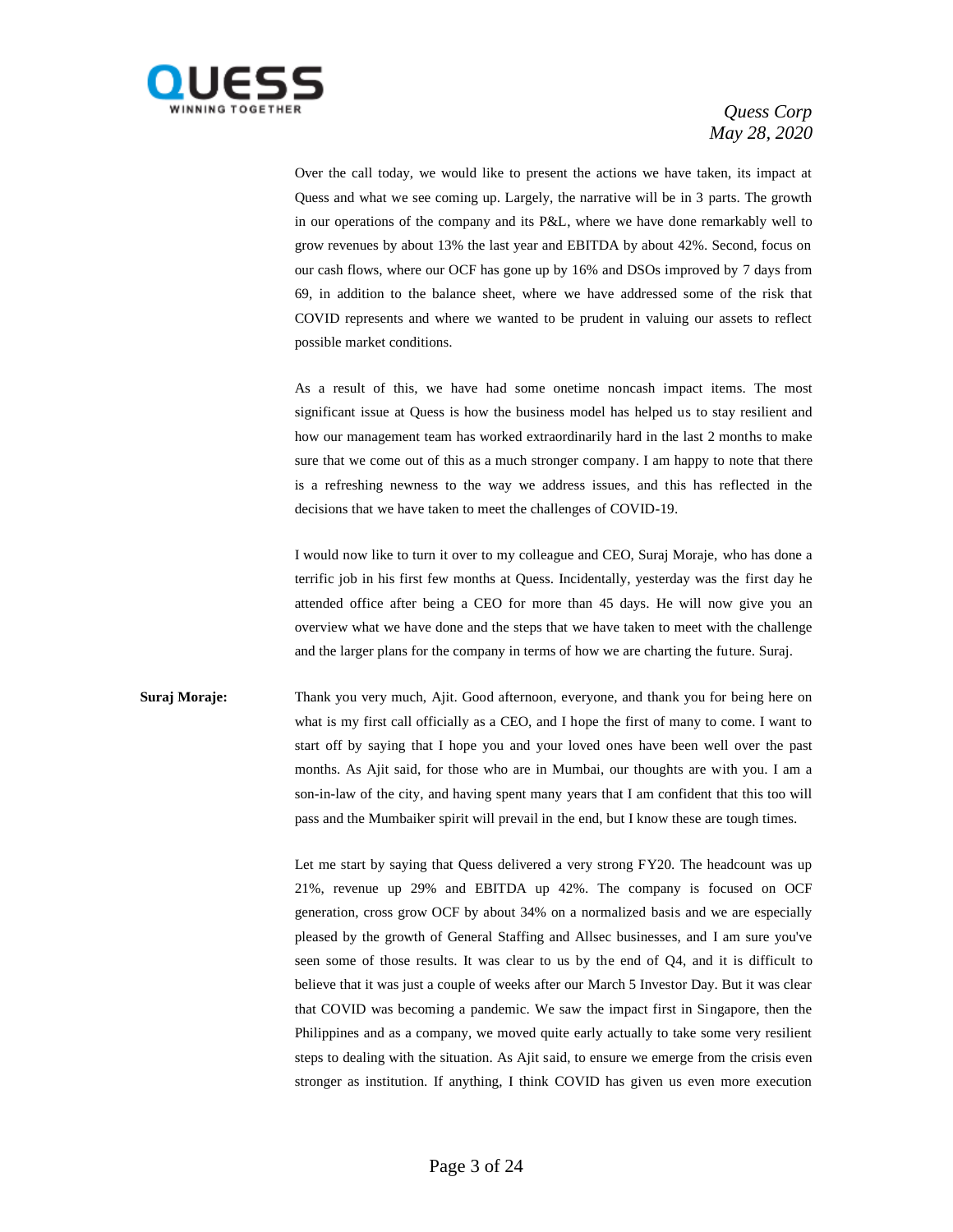

focus against winning together priorities that we articulated on March 5, including growing our OCF by 30% year-on-year and achieving a ROE of 20%.

I will talk a bit more about that subsequently. But given that, I guess, the most recent months are likely to be top of mind for each of you, let me first cover the actions we have taken over the last 2 months since the beginning of the COVID pandemic in India and lay out where we stand today.

Our first reaction, I think, when we realized it is mostly around, probably, March 20 that COVID was becoming a big issue in India, was to first secure our employees and our associates and put in place BCP. We were lucky to learn from our presence in Singapore. We immediately moved to adopt protective SOPs. In many cases, our customers actually asked us to help them with keeping their employees safe, procuring sanitizers, sensors. Even in some cases, Magna helped our customers move their desktops home, so they could keep working and we moved ahead of industry to work from home. We were extraordinarily well prepared to process salaries and close invoices because we moved to work from home even before the Janta Curfew. At this point today, I am happy to say that all of our associates, core employees have access to telemedicine and emergency helpline. As we reached out with our customers, we have actually built the capability to have each and every one of our employees, associates log in his or her health digitally, every day before leaving for the office, and we do track it as best as we can.

In addition to securing our employees, we focused on 3 things, and we formed 3 task forces very early on towards the fourth week of May. One task force around customers, one task force around cost and one task force around cash. Let me talk about each of these in brief.

I will talk about customers first. Our customers have been a pillar of our strength in these times, and we have been blessed. We have been blessed that we have one-third of India's Fortune 500 companies amongst our customers, the best brand names across sectors. Our downside has fortunately been somewhat protected by our limited exposure to tourism, entertainment, airlines, hospitality. We are lucky to have had no exposure to SMEs. We do not have gig or daily workers on our payroll. Also, we observed that coming into COVID most of our associates on our rolls are actually not on seasonal peak demand. They were mostly on perpetually outsourced and frontline tasks, which at least so far, our experience says have been less affected than some other tasks and activities.

CMI data today tells us that about 120 out of India's 250 million workers in the nonfarming sector lost their job through April. That is almost 50% of the total stock. I am sure all of you are expecting that, as India's largest employers, we would be impacted,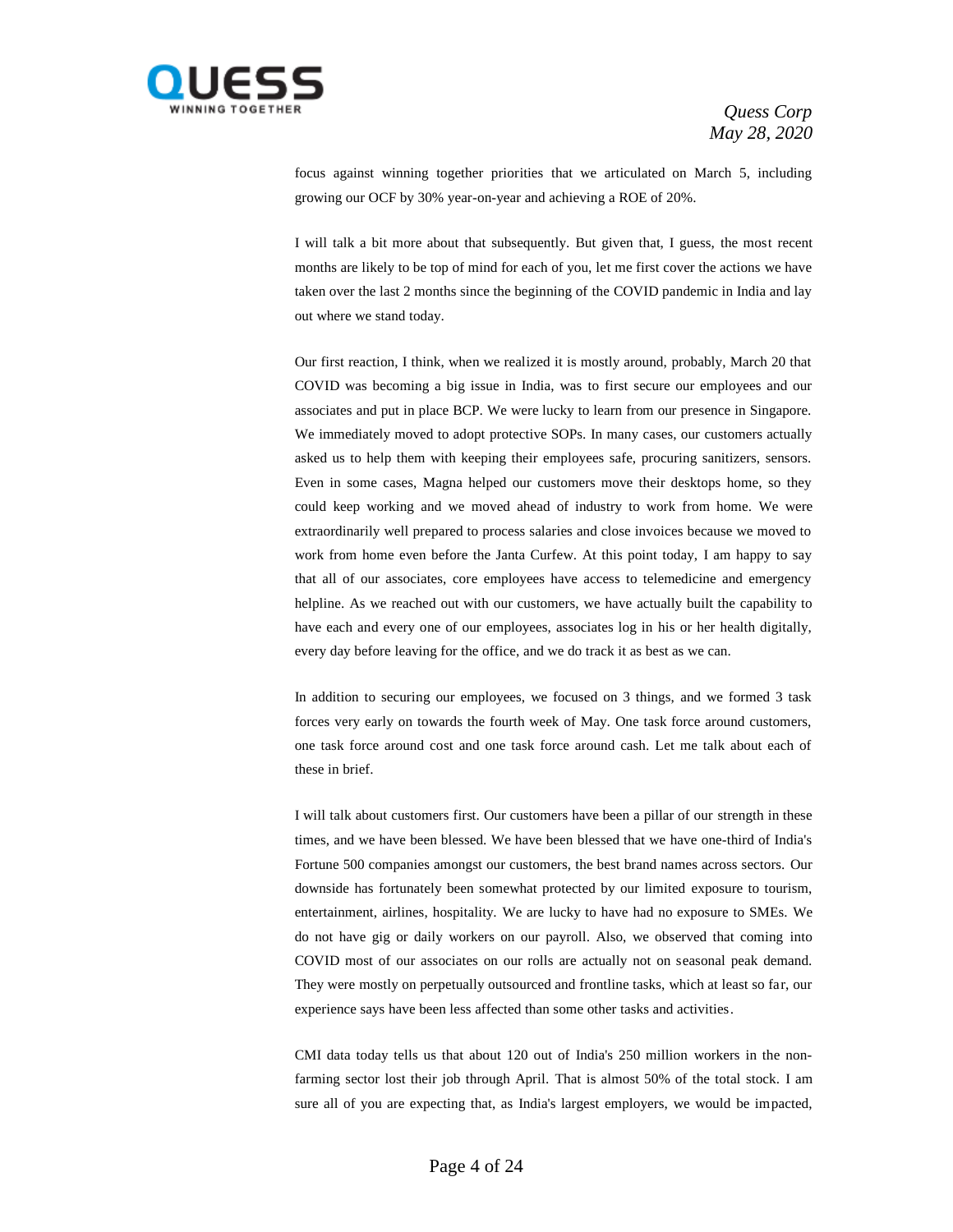

and we are. I am blessed today to report to you that the impact-to-date on us has been far less than feared. Our employee count through April was around 5% down from our February number at 365,000 employees. The future is very hard to predict, and we do not want to put bets. But at this moment, our line of sight is maybe similar decline in the month of May and in the month of June.

I want to emphasize at this point that each business is working especially hard to make sure we gain in market share for the recovery. We believe that crises are times when market leaders will consolidate even more. We believe formalization is going to set in even more with the coming in of the new labor laws. We believe customers are seeing the difference between the adults and the children and service providers and the gulf is growing bigger.

Each business has defined post-COVID service lines with technology embedded in them, defined target verticals, target customers. We have got new collaterals that are pushing very aggressively through traditional and LinkedIn-based channels. We're driving new client outreach very aggressively now and monitoring it closely. In April and May, so far, we have on-boarded 38 new logos in workforce management, more than 12 marquee customers in operating asset management and 3 new customers in global technology services. Wherever possible, we are also transitioning. Again, we feel blessed to say that we have transitioned, facilities, management and security services for the Golden Temple in Amritsar. We have used the downtime to train employees. So far, we have conducted about 35,000 training sessions across our group.

So that is the summary of what's happened on the customer side, 5% down in headcount through April, with similar line of sight for May and June.

I will come to cost. We have been surgical with our costs. Our indirect costs in April were about 20% lower than the baseline of our Rs.65 Crores per month, just 2 months earlier. I want to put this into perspective. The savings we achieved from February to April has been the same order of magnitude as the monthly EBITDA delivered by our largest business, General Staffing. We are working to ensure this translates into a structural reduction in cost base of at least Rs. 60 Crores per annum. The measures we have taken include – we served termination notices to 15 of the 58 buildings we currently occupy across the country. We are automating large force of our compliance management. We are renegotiating travel expenses and changing policies, so that everyone, including Ajit and myself, use Rs. 999 rooms when we travel. We are switching to e-invoicing as a default for all customers, which will save about Rs. 40 lakhs of courier services every quarter. We have been very detailed and very meticulous in tracking what cost we believe we can save. For us, as much as the cost saving, we believe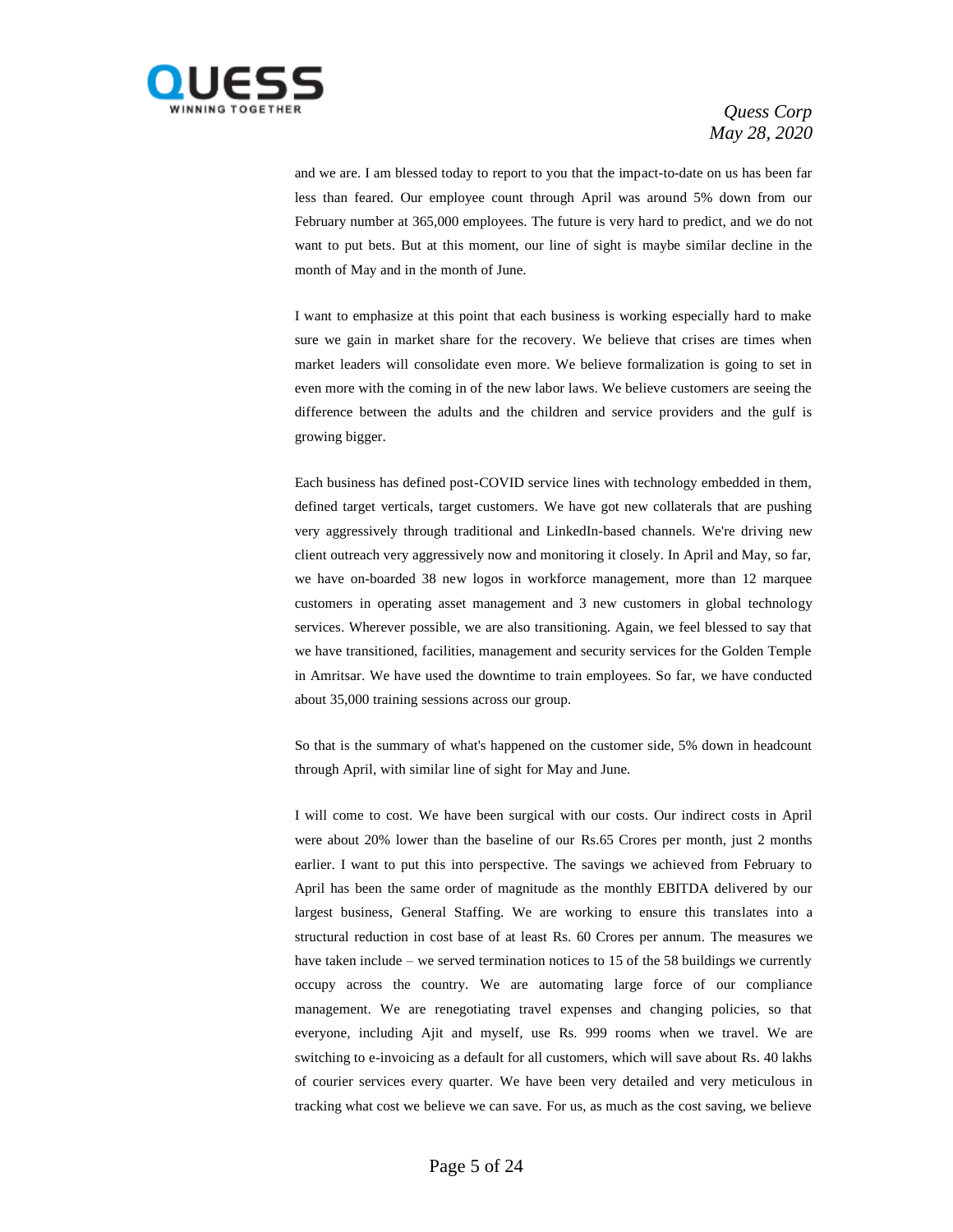

these actions will build back our muscle as a low-cost organization. It takes us back to our meeting on March 5, 2020 on what we discussed and where we need to be. I want to reassure you that we have also made contingency plans to say, should we have a sustained economic downturn, should our FTE numbers fall below what we're expecting, we will variabilize further direct/indirect costs, and we will watch our numbers very carefully.

So that was my update on cost. I spoke about customers. I spoke about cost. Let me now come to cash. Cash is the currency of the moment. I want to assure you that the company's cash position remains comfortable. I will start off by just saying that we are blessed and the third time I am using blessed, I know, but to be in the business services industry.

This is an industry which globally is known to be countercyclical in cash generation. If we reduce FTE, what actually happens is the working capital that we lock in associate salaries comes down and we release cash back to the company, and you will see in the last couple of months many of our peers in North America and Europe have actually gone on buyback sprees, utilizing the cash that's come back and been unlocked from working capital. So that is the context of the industry we are in. Again, because of the quality of our customers, March collections were on track, which enabled us to pay salaries to our associates earlier than normal. That is the reason why we reported a normalized OCF.

April collections have been a bit different from March, given some inconveniences our customers faced during the lockdown, but the spillovers have mostly been collected. We expect no defaults. We are working extra hard to bring down receivables. We have launched task forces against government receivables, nongovernment receivables and as I will explain in a bit, we are also adjusting our portfolio and specific business strategies to reduce our exposure to low OCF businesses as we promised on March 5. Overall, our interest levels remain serviceable. DSO is under.

Now having said this, some businesses have been more impacted than others. I would like to give you a flavor of what impact COVID has had on our key businesses today.

Let me start with the Workforce Management Business and General Staffing. Overall, associate headcount in April was also down about 5% from the pre-COVID business. About half of this just came from attrition on pre-COVID period resignation. We do expect a similar decline in May. We are hoping the impact on June is too early to say. On the one hand, we think that slowing parts in some customers could result in a further slide. On the other hand, we are hoping that the unlocking of the economy, replacement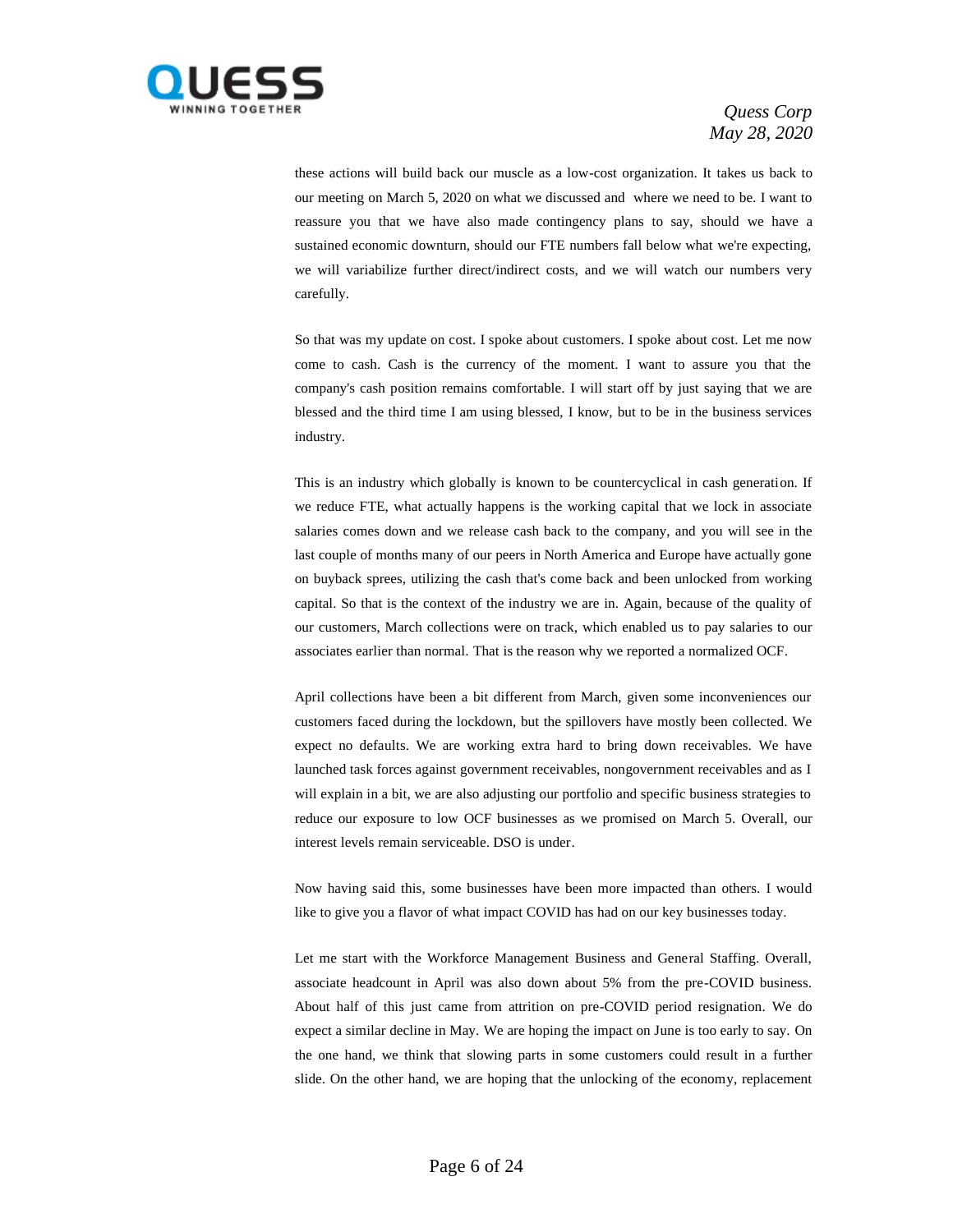

hiring for migrant workers will give us a boost in new mandates, especially the 38 new customers we have on-boarded.

What we are seeing also is in many of our customers, while some pockets of skill demands are coming down, other pockets are going up within the same customer. We are hoping there will be some offsets, so we do not want to make forward-looking commitments at this point. I also want to say that there has been a decline in associate incentive payouts in April during the lockdown, which is mostly pass-through for us, but that does impact our top line. It should bounce back as economic activities rebound. In the short term, we also anticipate some pressure from customers due to change, maybe contractual conditions, given the own pressures that they are facing. But to date, this has been manageable and largely done in way, which are reciprocal and only for our large loyal customers, and so it has been largely under control.

Moving beyond General Staffing, IT staffing is largely on plan. We are seeing some softness and deferrals in new hiring, especially in lower and BPO segment, but I would say largely on plan. Comtel in the Middle East. Comtel had some early hits in Singapore, but now seems to be, again, largely on plan. In the Middle East, we are working very closely with the e-commerce companies, and we are seeing a lot of tailwinds from there.

I want to spend time a bit on Excelus. Excelus revenue fell to 0 in April, as training centers shut during the lockdown. We are awaiting permission to restart. This business has a cost base of about Rs. 15 Crores. We are working to bring that down. We expect that to come down by Rs. 10 Crores by May. As I will cover later, we are working to reengineer the OCF profile of this business in this year. We are hoping for dramatic differences there by reducing our exposure to the government business.

Moving from WFM to OAM, I will start with facilities management. This business did reach a milestone of sorts by hitting a headcount of 50,000 FTE by end of March. Look, overall, we are very bullish about our OAM business. We believe this business will greatly benefit in the medium-term from the dynamics we are seeing. Companies are paying much more attention to quality of sanitation. They are coming to realize that larger players deliver better and this accelerated formalization and flight to quality, we are seeing, will create huge tailwind for this business.

While we expect some shrinkage from work from home in the medium term, some of our customers are announcing it, we do think that formalization will offset that. In the long run, we will see growth in this business. There have been a couple of temporary headwinds in this business. One is the food business in offices and education institutions, down because of lower traffic and closure of educational institutions. The second is some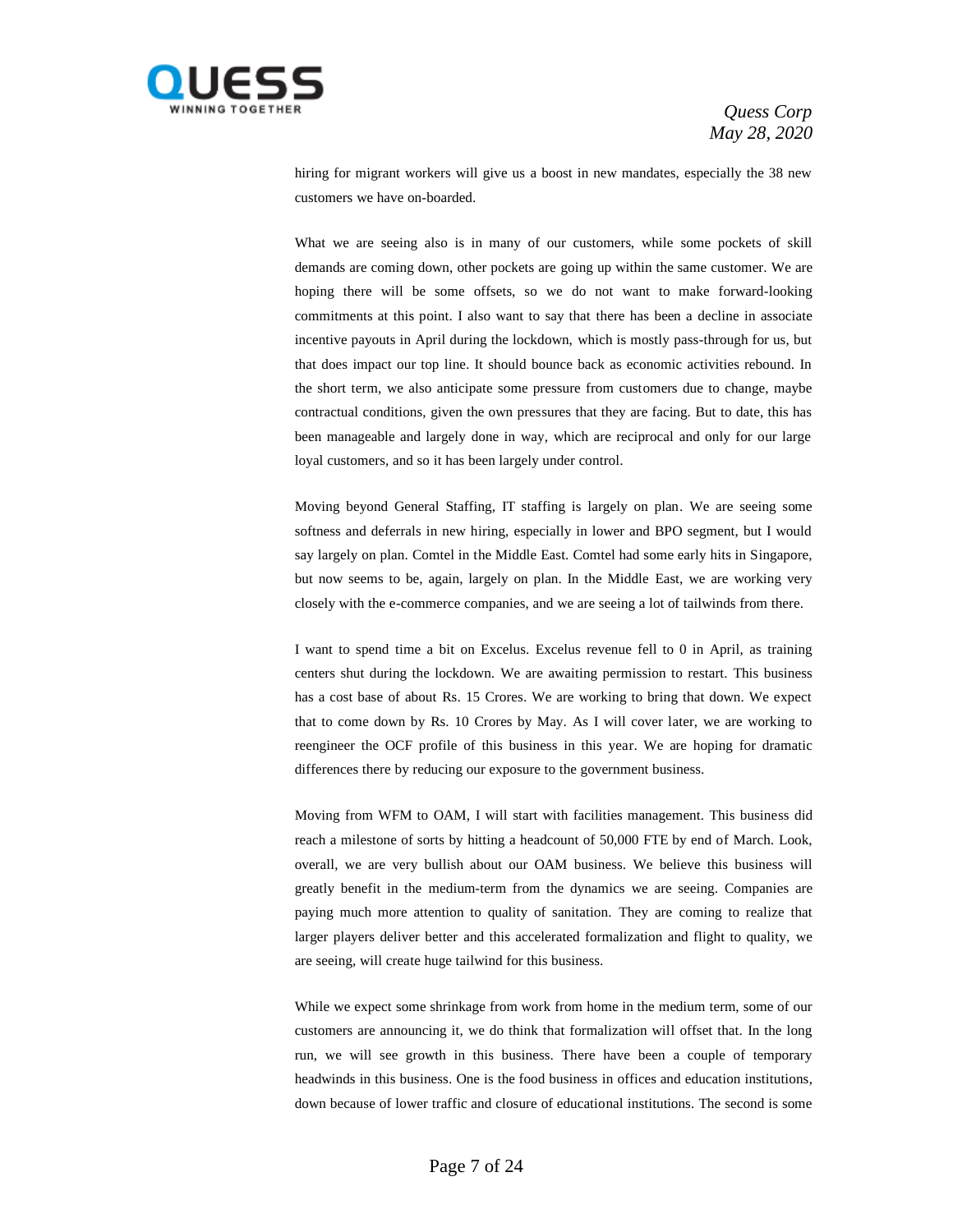

margin pressure because our customers are all rationalizing costs, and they want to rationalize the site of onsite team. Again, at this point, these are rounding errors, not something to worry about.

We are doing a lot to compensate this with new service lines. So as of May 30, we are about 10 million square feet of steri fumigation. About 120 new clients came in through steri fumigation across hospitals, banks, oil and gas and eminent education institutions. We do see some momentum there. I do want to make a remark here, which is we want to see more growth in the business going forward. We are investing in it. We have brought in additional sales capacity, organizational capacity to drive this, and this is a priority for us to do.

Moving on from facilities to careers, during this pandemic, I think most of you have heard and seen, security has become an essential service. All our sites have been active. There has an increasing demand for the services linked to technology solutions that have minimal physical intervention. We are doing a lot of new bundled service offerings to customers like fever screening, thermal cameras, steri fumigation chambers. We have launched ''Secure', which is our proprietary reception management system, which is integrated to a central command center. No puns intended, but we have secured several orders for Secure already. The team is working with clients to provide high service levels and try to be as cost-effective in this time, while implementing the new COVID-19 norms. All our trainers are certified for preventive and awareness programs linked to Apollo MedSkills and WHO. As I mentioned, we have added several new clients, including a transition at the Golden Temple. This team is strongly focused on operations. We have had a new CEO join us here as well in April. A veteran of the security business, Dr. K. Ramesh, and we will strengthen our focus on operations and growth even further. We have had our DSO in this business come down from 82 days to 67 days over the year, and we are continuing to build our capacity.

The third part of the OAM business that I want to touch upon is industrial. This has been a business which was quite troublesome last year and the year before. I am happy to say that we think we have bottomed out here in our restructuring. We have seen positive momentum. We strengthened our talent here also. Anil Bhadauria has joined us as the incoming CEO in April. During COVID-19, the business has strengthened its pipeline, including intensifying discussions on maintenance and shutdown services. We have also used this business a little bit to drive our cross-sell, launching our customer connect program, which is basically bringing all of Quess' service offerings across facilities, security services, general staffing to our industrial customers, and we are hoping to see good momentum there as more manufacturing facilities open. The business also used COVID time to increase the digital intensity. Our 'InEDGE' app is now rolled out to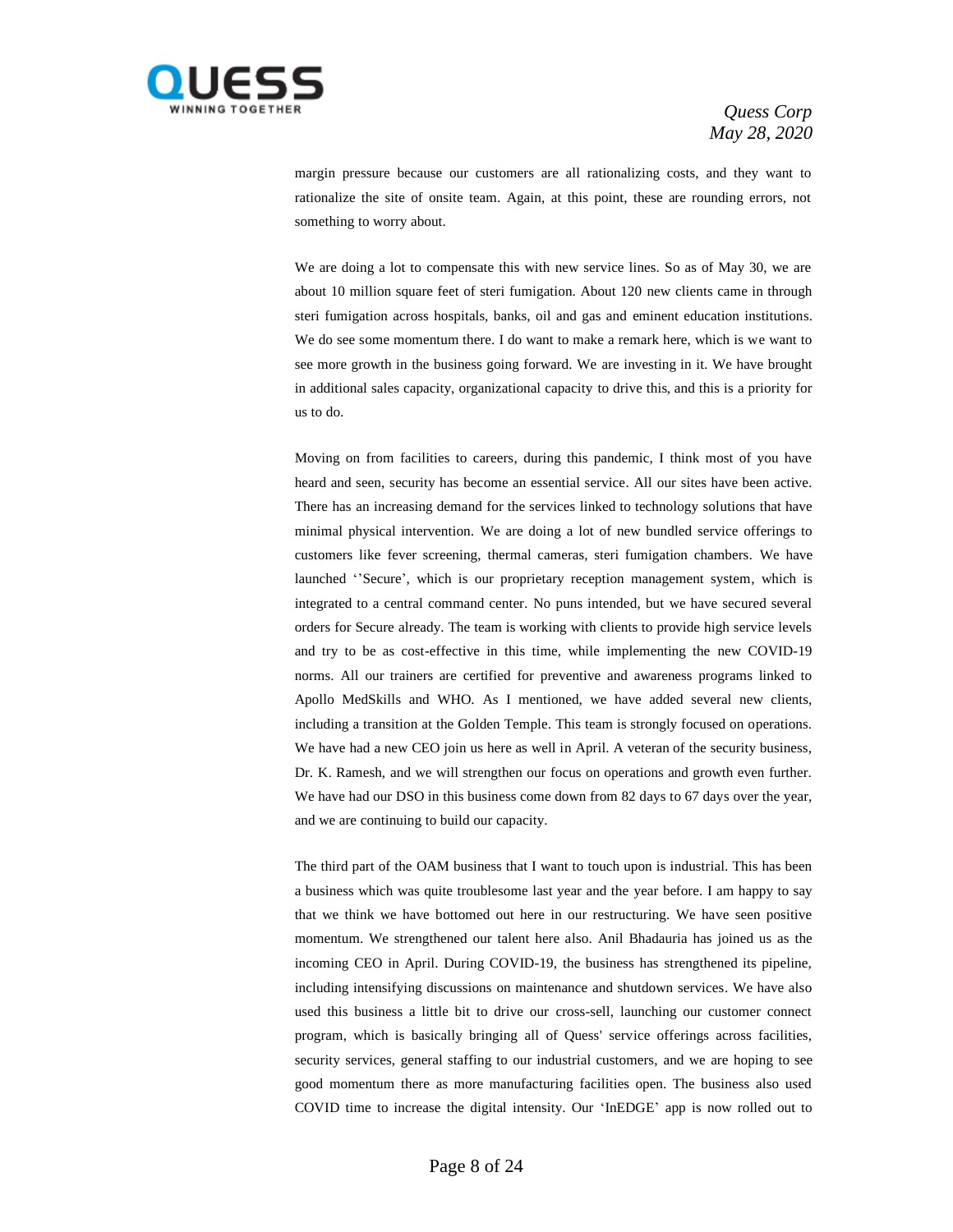

3,500 employees there for online attendance, communication, and we are taking step to digitize our workflow and recruitment there. That was a quick update on OAM.

Moving to our global technology services, I would say this has been a mixed bag. Let me start with the North American IT services business. It saw its best revenue quarter ever in Q4. April, we have seen relative stability, except for a small drop in our government revenues in Ottawa due to some work-from-home constraints for security cleared work, which will start coming back over the coming weeks. Overall, North America is still on business plan. We have observed that, frankly, all of our geographies, that is where sales activities seem to be continuing as normally. It seems people that are used to working with distance and video. So, we are largely on track. We have had 6 new client introductions in Q4, another 3 in April, and we are poising this business for growth, and we are pushing this business for growth in the coming period. Of course, in the short term, we do not know, but this is how we are thinking about it.

In our Allsec business, the HRO business is just very robust. This is about half of the EBITDA in Allsec. Many of you would have probably read the press release from the Allsec annual results. Allsec processed more payroll than ever in Q4.So far, the pay slip numbers are holding up and giving us a little bit of insight into how good or how bad the employment issue is because they were not seeing payrolls drop as dramatically as maybe some numbers might suggest.

The call center business in Allsec and Conneqt has seen very significant disruption. It started on March 15 with the shutdown of Manila, where overnight, our ability to deliver work dropped to literally 0%. I am happy to report that in a couple of weeks Manila was back up to over 80% of its regular load. We shipped desktops home, but we were also able to book hotel rooms for our employees, right next to the call center, so they could walk to work. In India, we are working at about 45% work from home by the end of lockdown. We are slowly ramping up our operations from the office as regulation permits. Some of our tech enablement investments came to help you. In India, I think, our Conneqt business is probably best-in-class on enabling work-from-home agents invoice. However, we will see EBITDA from this domestic call center business fall significantly until when operations can resume normally. These both Allsec and Conneqt are in positive EBITDA territory, I would like to emphasize, but it is lower. About 25% of Conneqt's revenue is a normal time comes from our collection business, and that was a bit of a hit to us in March because the last week of March is usually the best collections week in the whole year. We are hoping that once moratorium is lifted, given the backlog and emerging packet of delinquencies, we will see a big uptick in the collections business. We are gearing up for and talking to our customers. Let us see how this goes.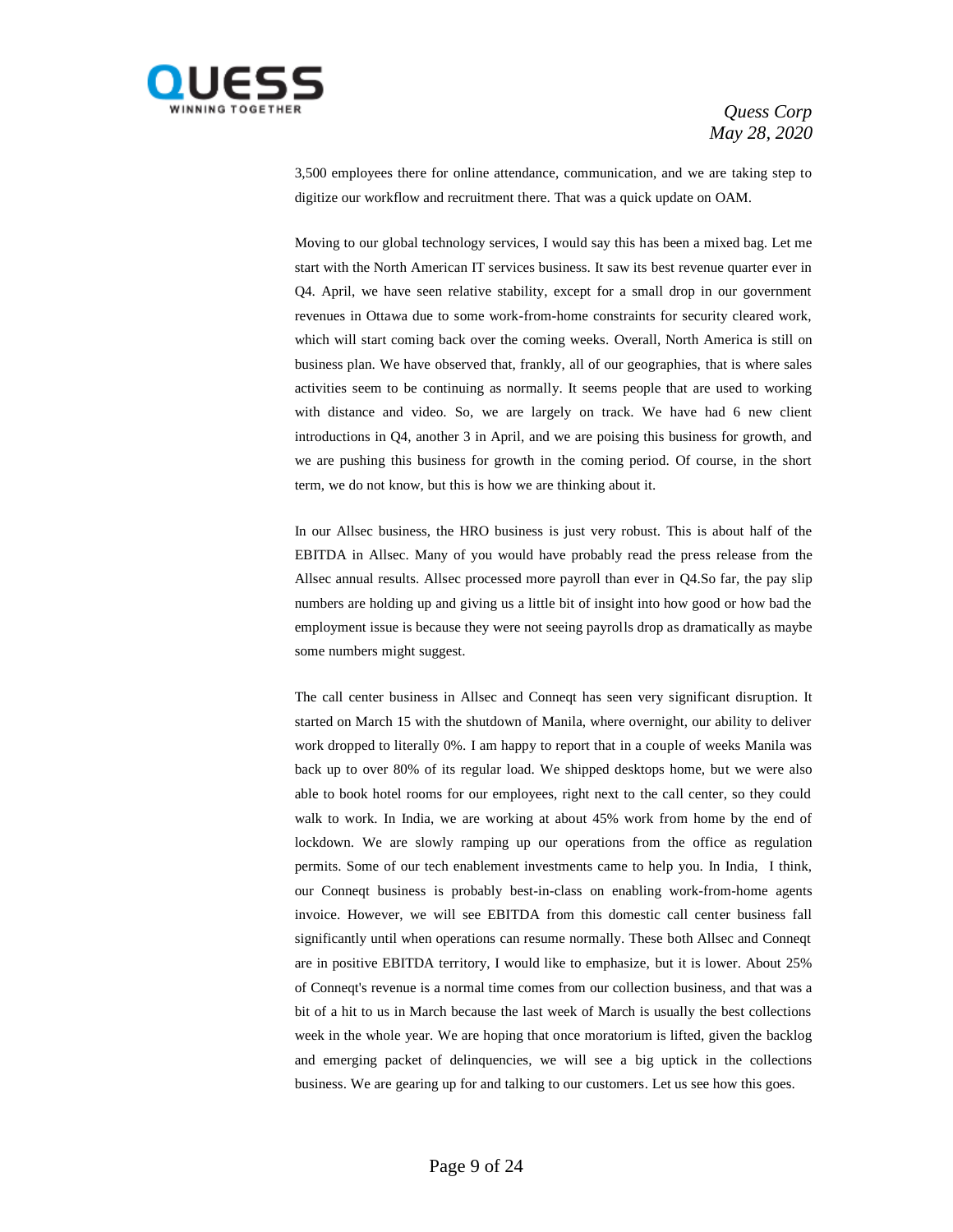

I just want to touch on Monster quickly. I think Monster has been something we spent a lot of time talking about last year. After sequential reductions in EBITDA losses, we are now at an EBITDA loss of between Rs. 1 Crores to Rs. 2 Crores a month at this point. And seeing significant search volume growth through Q4, search volumes are down by 50% in April versus February. Sales volumes are significantly lower as renewals go down, as recruitment scales back and people hold back from spending cash. We will go through some short-term headwinds there. We will keep losses to a manageable level. Our focus now is the product performance has gone up significantly, and we are using this peer to sharpen our value proposition articulation better. I hope many of you have seen our new ads for Monster around the price proposition. We are training our sales force, and our customer retention teams to make sure we come out of the block running when recruitment starts.

So that was the update on COVID and how we are trying to make lemonade out of lemons that have come our way. I do want to spend a little bit of time going back to March 5, where we spoke about our winning together promise, the objective of hitting a 20% ROE while delivering a sustainable 20% year-on-year growth in OCF. I want to highlight some of the steps that we continue to take and some of the progress we have made also against the things we spoke about on March 5 to you. There were 3 parts of winning together: Winning with customers, winning with people and winning with investors.

Let me start by winning with customers. We have doubled down on our cross-sell efforts. We do well in pockets already. For example, over 80% of our revenues and facilities management and security comes from shared customers. 21% of our top 30 clients work with more than 1 vertical, accounting for Rs. 3,500 Crores of revenue. We have launched a fresh initiative now around the top 75 named accounts, where we will focus on adding additional service lines and improving our account management. We will conduct our first national sales conference tomorrow, digitally, to further increase the cross-sell fluency of our front line, and this is something which is very much in focus. Our push towards digitally enabled revenues is accelerating.

Our associate workforce management app is now connected to 235,000 associates. And when we are beta testing our internal recruitment platform, which will also help us share talent across our verticals internally at Quess over time. We are seeing a very interesting increase in cross vertical managed services projects. For example, just last week, we concluded a deal with a leading bank wherein Conneqt, Heptagon and Quess staffing are jointly stitching together a service that will help the banks increase the sales productivity. We are excited about this. We think this is the direction that more and more we will take in the future. And we are happy that this was important enough for the client to even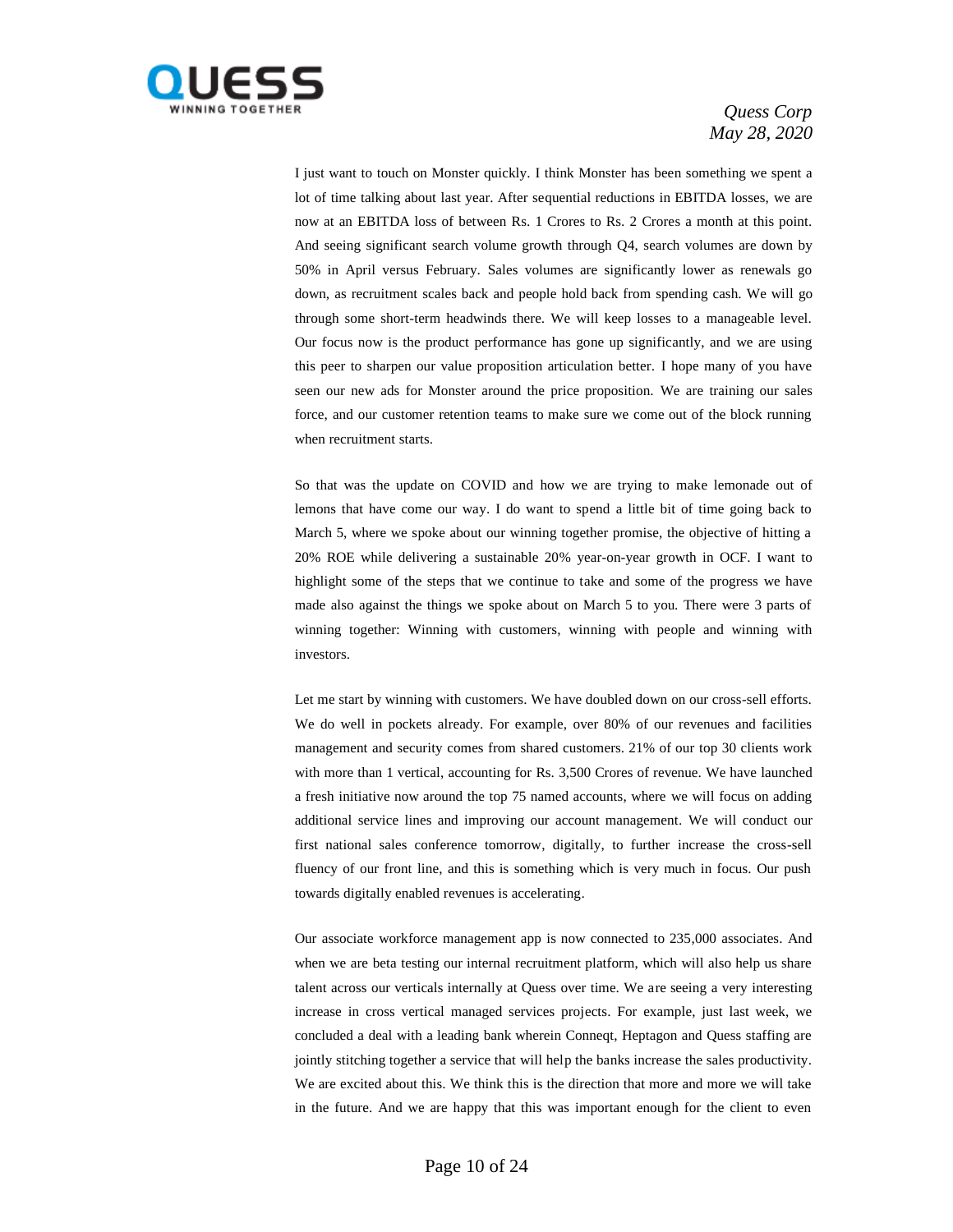

close during this period. We think that the value proposition is strong. Nobody else here can copy this, and we want to do more of it. Our rebranding effort is also gaining momentum with significantly improved CRM and collateralization. I do hope all of you are following us on LinkedIn, for example, and noticing the increased presence of our brands and increased activity and better articulation of our proposition over the past month.

I will talk about winning with people briefly. With the support of 99% of voting shareholders, we have launched our new RSU scheme. Thank you to all of you who have voted. The initial grants cover of 60-plus of our top employees, and it has come as a shot in the arm for many people, many of them have taken pay cuts, many of them have gone out of their way to really over deliver in this time. And I think it comes as a shot in the arm to understand that we are taking a long-term view of the business linked to our 20% ROE and OCF growth targets. So, the alignments have gone up. We are also strengthening our team, and we continue to strengthen our team with top talent, both to increase our technology intensity and to drive key businesses forward. Sekhar Garisa has joined us from Microsoft as the Chief of Corporate Development and Emerging businesses. Joy Kurian joined us from Accenture as the Chief Technology Officer in Q4. Rupal Sinha joined us to lead Goldenstar and healthcare verticals. She's had over 20 years in the industry across security, facilities management, and we are very pleased to have her on both. I mentioned Dr. K. Ramesh, who joined us from G4S and Anil Bhadauria, a long-term veteran in the industry, who has joined us to lead our industrial.

Let me end with maybe the most important bit for this call, which is how we are winning with our investors. I just want to give you a few short updates. We will conclude the termination of our partnership with QEBFC as of end May, and we will make sure there are no further liabilities on that front. We did announce that we were looking to dispose of Dependo. Unfortunately, the discussions were delayed due to COVID. But fortunately, COVID has seen an increased interest in the assets. We are hopeful that we will find a good outcome for this asset. In the meantime, we are keeping the burn here to less than Rs. 50 lakhs per month. As discussed on March 5, we will continue to take actions to adjust our portfolio where we do not see a favorable OCF generation or ROE profile overtime.

We have taken 2 decisions since our last discussion in March. One, we have restructured our selection and executive search business. This has been a relatively small part of our revenue, but it has historically had low margins and a troublesome collection cycle. We have shut down some of the less profitable service lines, merged with Magna, which will allow us to capture cost sales synergies, while giving us the better EBITDA and OCF profile.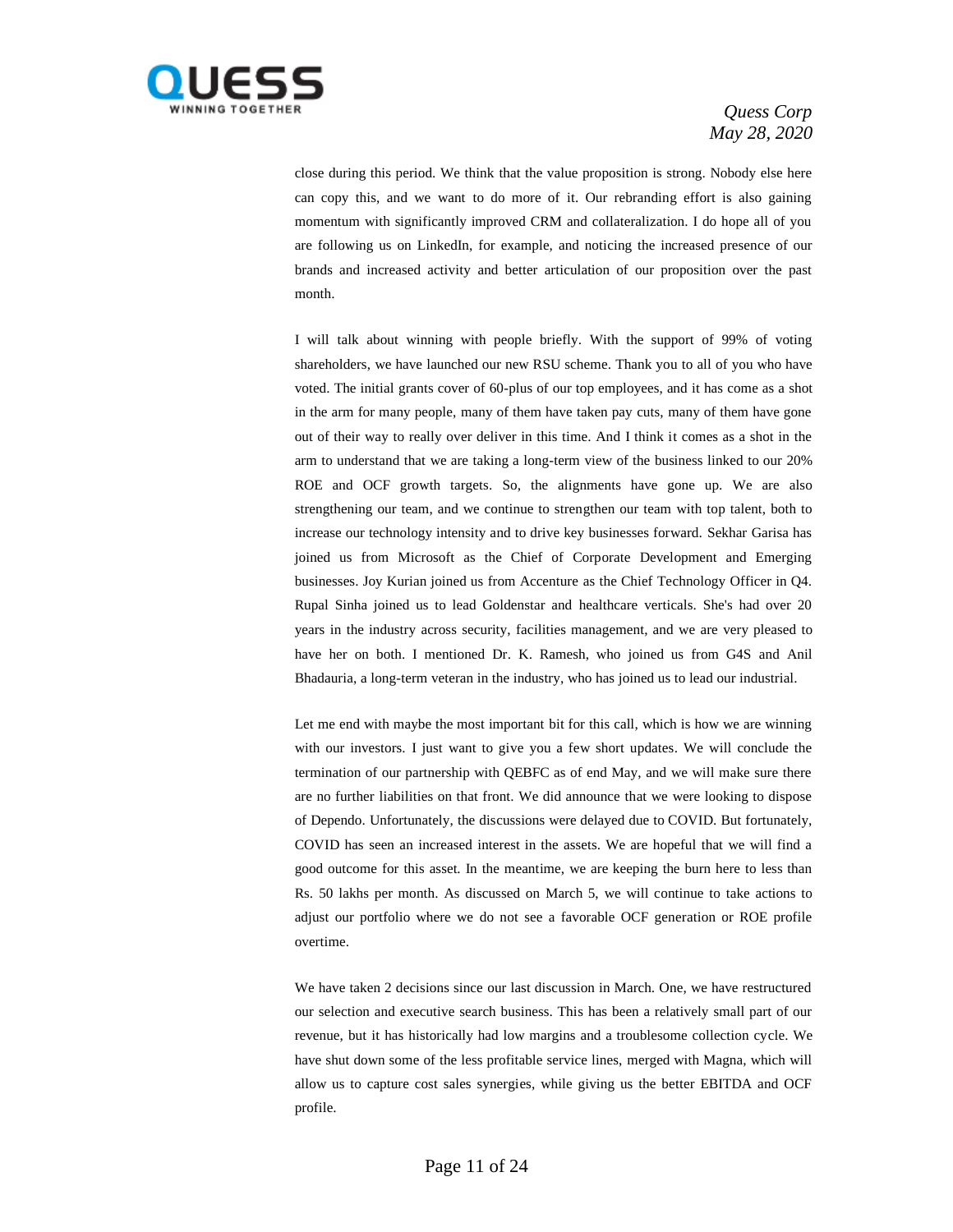

The second decision we have taken is on Excelus. Excelus has been one of the government's largest partners in their programs across DDU-GKY and PMKK. And we are one of the country's few champion employees. And we have been working with the government to improve the cash flow profile of the business over the last year and many improvements have happened. Having said that, the cash flow profile remains poor. While we are in discussions with government to fix this issue, we have decided, in the meanwhile, not to accept any new program under the government scheme. We will keep our commitments. Let me reiterate, we will keep our commitments because we do want to be a good partner and a reliable partner. We will complete ongoing programs as we step-up on diligence on collections. In parallel, we are going to ramp up our B2B and B2C business streams here. And these 2 streams will be the focus of this business going forward.

I want to close by emphasizing that we have taken resolute steps to further develop our business, and we are confident these actions will continue to boost our OCF growth and ROE in the medium term, while ensuring the institution emerges even more resilient from this tragic period for humankind.

With this, thank you for the time, and happy to open up with questions.

**Moderator:** Thank you very much. We will now begin the question and answer session. The first question is from the line of Sudheer Guntupalli from Motilal Oswal Financial Services. Please go ahead.

**Sudheer Guntupalli:** Your commentary suggests that so far, headcount layoffs have not been as pronounced as we would have feared earlier, despite some of the sectors, like retail being heavily impacted and as you pointed out, despite the sharp increase in systemic unemployment. Parallely, some of the retail companies seem to suggest that absenteeism and absconding rate in the front line store professionals has been as high as 70% or so. We understand from a legal standpoint, associates cannot be retrenched unless they are present and the full and final settlement is done. Two questions on this front. Are we seeing this trend of absenteeism and absconding in our portfolio of associates also? Secondly, while retrenchments would not have started yet on a massive scale, do you see the possibility of this happening, let us say, 2 to 3 months down the line once this dust settles down and associates are back?

**Suraj Moraje:** Let me launch and then I will ask Lohit to also jump in. Look, I think that we did initially see a high absconding rate. I think we have been given our sourcing capability and we are very quickly able to backfill a lot of this. Therefore, some of our larger retail clients; we had more people staffed, more people marking attendance in April than in March and so I think we have not seen that. I think we are keeping a very close eye on this. We were also just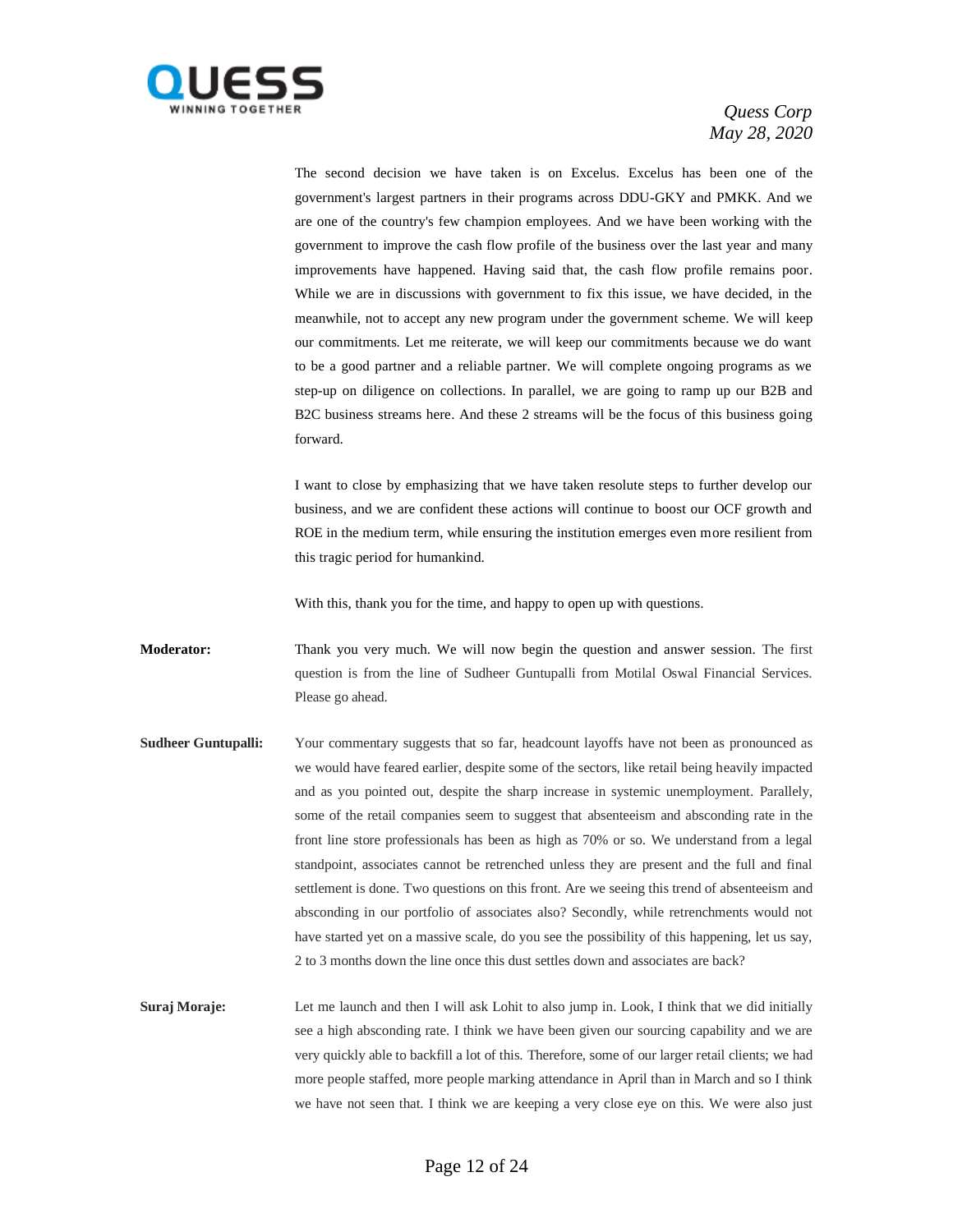

ramping up our sourcing capability right now to make sure we can backfill faster. At this point, we are very confident that we have more than enough supply for all the demand that we are seeing. One of the things that could really impact this is if there is a solid migrant return program that the government is sponsoring, and we are in talks with various parts of government to say, how do we get people back to work faster, how do we get people and listed interest in coming back, I think that could help and let us hope that some help of that does emerge.

- **Guruprasad Srinivasan**: This is Guru here. Our exposure to retail has been about 21% and the kind of brands that we work I mean, Suraj generated in this speech, it has really great association that we had with our customers and the kind of longevity. As you rightly said, Sudheer, until the lockdown period, absolutely, there are no major decisions that are being taken. Our customers were very understanding in terms of between the between April and up to the lockdown stage. Having said that, what could happen in the future? There have been some levels of discussions. The kind of stability that our people carry; though, these are frontliners, they are key to the respective business. And the kind of knowledge that they carry, replacing them is just not an easy task. So considering the criticality, as and when the brand opens up, getting them back quickly will also be a challenge, and hence, brands are mindful about working with us. We are not seeing a major cut that has happened. Overall, if I were to look at, it could be anywhere between 5% and 6% that can come in coming weeks.
- **Sudheer Guntupalli:** Sure, Sir, and how are the trends when it comes to the markups in General Staffing? Since clients are bearing, let us say, the bench cost of associates, are they trying to sort of pressurize vendors to take any material cuts in markups?

**Guruprasad Srinivasan:** Lohit, do you want to take that?

Lohit Bhatia: Yes. So that is a good question, Sudheer. I think in the spirit of partnership, there have been certain set of customers from some industries who come back and asked us whether we can take a small pricing cut during the lockdown period of, say, 55 to 60 days. We have had those negotiations with a few set of clients and the reduction is not material in nature when you look at the entire portfolio, but it is meaningful to strengthen our relationship with those customers during this period. But to further elaborate a bit on this, one, this is time bound. It has a clear sunset clause. The renegotiation has been made in such a fashion that it automatically ends after 60 days or in some cases, after 90 days. Second, being our size of portfolio and the cross-sell initiative that Suraj mentioned, we have also used this opportunity to have other lines of services appended to the same client. Third, as you are aware in this industry, while we have a great portfolio of customers, marquee names where we have exclusivity also on some of the contracts. In some customer contracts, we have a shared portfolio with other staffing companies. We have used the same hedge to tell the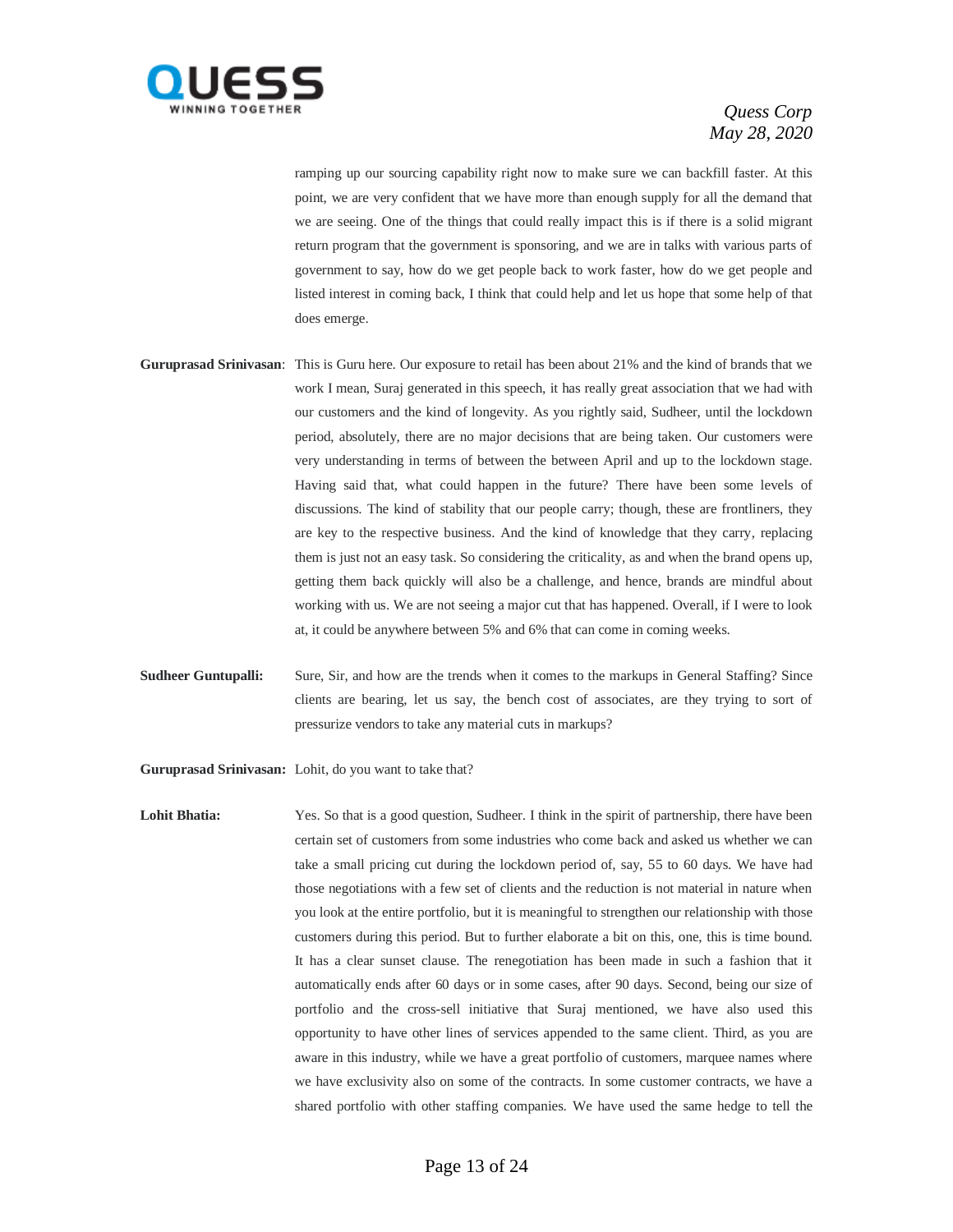

customers to move some of the work from the smaller or not-so-defined companies to us. So while there has an arbitrage on some part of the portfolio, it offsets by more work from the same customer as well. Lastly, in some of our portfolio, where the same customer who has had this negotiation with us because of the COVID lockdown period, we have also cut the credit period if there was any credit. If there is a margin arbitrage discussion, which has happened, it has come at the cost of reduced or no credit to the client.

**Moderator:** Thank you. The next question is from the line of Tarang Agarwal from Old Bridge Capital. Please go ahead.

- **Tarang Agarwal:** I noticed in your presentation that the cross-selling has begun to pay off, and that was suggested in the opening remarks, with more than 50% of clients now are working with more than one vertical of Quess. What was the metric, maybe, say, 2 years back, if you could give out a number?
- **Suraj Moraje:** I do not have the metric top of mind on this one, and I think we have started measuring it better now in a sense. Just to be clear, this is 50% of General Staffing customers working with more than 1 client. So, I can't answer you specifically, but I can tell you that what we have seen is, the rebranding exercise has significantly increased client awareness that we have multiple verticals, number one. Number two, I think our people are getting better at understanding which other verticals are related to them and which are not related to them and so they're getting better at describing the proposition. For us, this is just a process of evolution, and we will keep getting hearing better at this.
- **Ajit Abraham Isaac:** I just want to add a point here that 3 years back, we did not have a work stream around this about how to cross-sell. Now we have a work stream, we have a set of targets and we have a process and a review for this. So that is kind of taking shape. The next point is that 2, 3 years ago, our business services platform itself was taking shape. So the ability to cross-sell was not as clearly defined as it is today, now that we have got 3 clear buckets of business and business leaders in each of them.
- **Tarang Agarwal:** Okay. If I look at your revenues in FY2020 over FY2019, there has been a revenue increase of almost Rs. 2,500 Crores. Out of this, almost Rs. 300 Crores is from Allsec. So maybe balance Rs. 2,200 Crores is from all the lines of businesses. How much of this revenue have you been able to say mine from the same set of clients due to cross-selling wins? Is that a metric that you could probably provide?
- **Ajit Abraham Isaac:** Yes. We would grow almost between 15% and 18% of our revenues from our existing clients on a normative basis. What we will do is actually, we will come back to you with a more specific number on an off-line basis, we have got the name now down here, but that is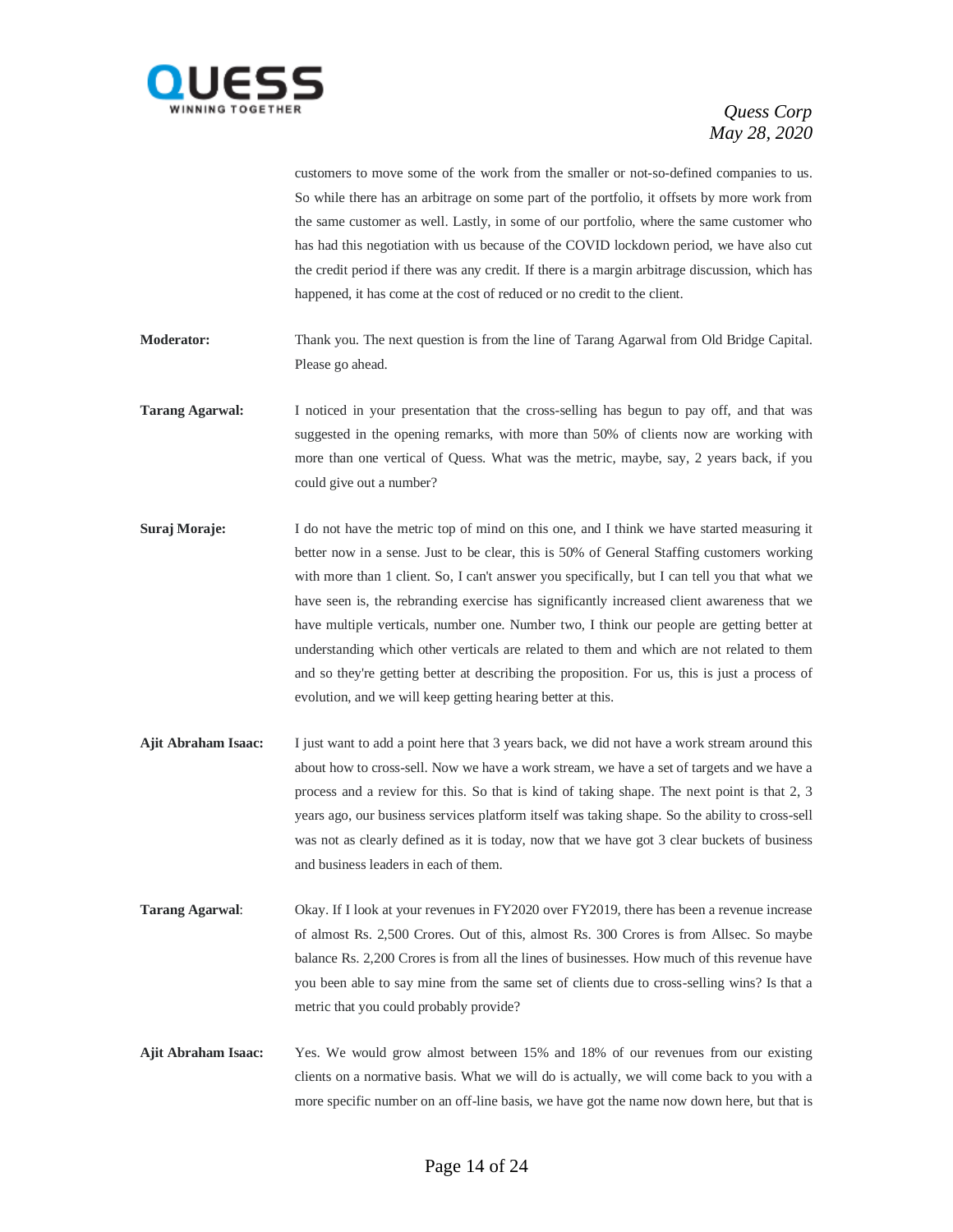

about the number that we have seen our clients grow it and our relationship with them. We have not really tracked to precision about how much of it comes from existing clients, but this will get better as we move along here.

**Tarang Agarwal:** Just last question. In the operating asset management business, what proportion of your revenues are contributed by industrials?

**Suraj Moraje:** I think about Rs. 130 Crores of the total loan. I think you see it on the page #22 is about 11% of the total of the operating asset management business.

**Moderator:** Thank you. The next question is from the line of Rajesh Kothari from AlfAccurate. Please go ahead.

**Rajesh Kothari**: Congratulations for a reasonably satisfactory performance in an otherwise challenging environment. My 2 questions are: first is when you say that in the month of April, you have seen a decline of only 5% in your total number of employees compared to February levels. Should one assume that, that is the worst, or do you think the May can be even worse than April?

**Suraj Moraje:** Okay. So what's the second question, Rajesh?

**Rajesh Kothari:** Yes. Why I am asking this first question is because there might be a possibility that you might have entered into long-term contracts with your clients, but as the contract comes for renewal, maybe after 2 months, 3 months, you might see the downward movement in that. So that is the first question. Second question is in terms of where do you see the maximum, adverse impact in terms of profitability when you look at your verticals? Therefore, when you look at on totality basis, since you have mentioned about Rs. 60 Crores, Rs. 65 Crores kind of a cost savings, do you think that will be enough to mitigate that pressure on your profitability?

**Suraj Moraje:** Let me talk about the decline first. We've had a 5% decline. We expect to see a similar decline in May, a similar decline in June is our sense, Rajesh, and we are sort of prepared for that at this point. That's the line of sight we have. To your question on will things go down after a contract ends, that is not how it works because even within our contracts, clients typically between 15, 30 days' notice, can ramp up or ramp down requirements, in most cases. So, we will not see people ending our contract and then terminating unless they want to switch to a different vendor, and we lose the contract altogether. But historically, we have been quite good at hanging on to our customers. We are not anticipating a lot of that. That is the line of sight we have, Rajesh, and again, I do not want to pretend to have a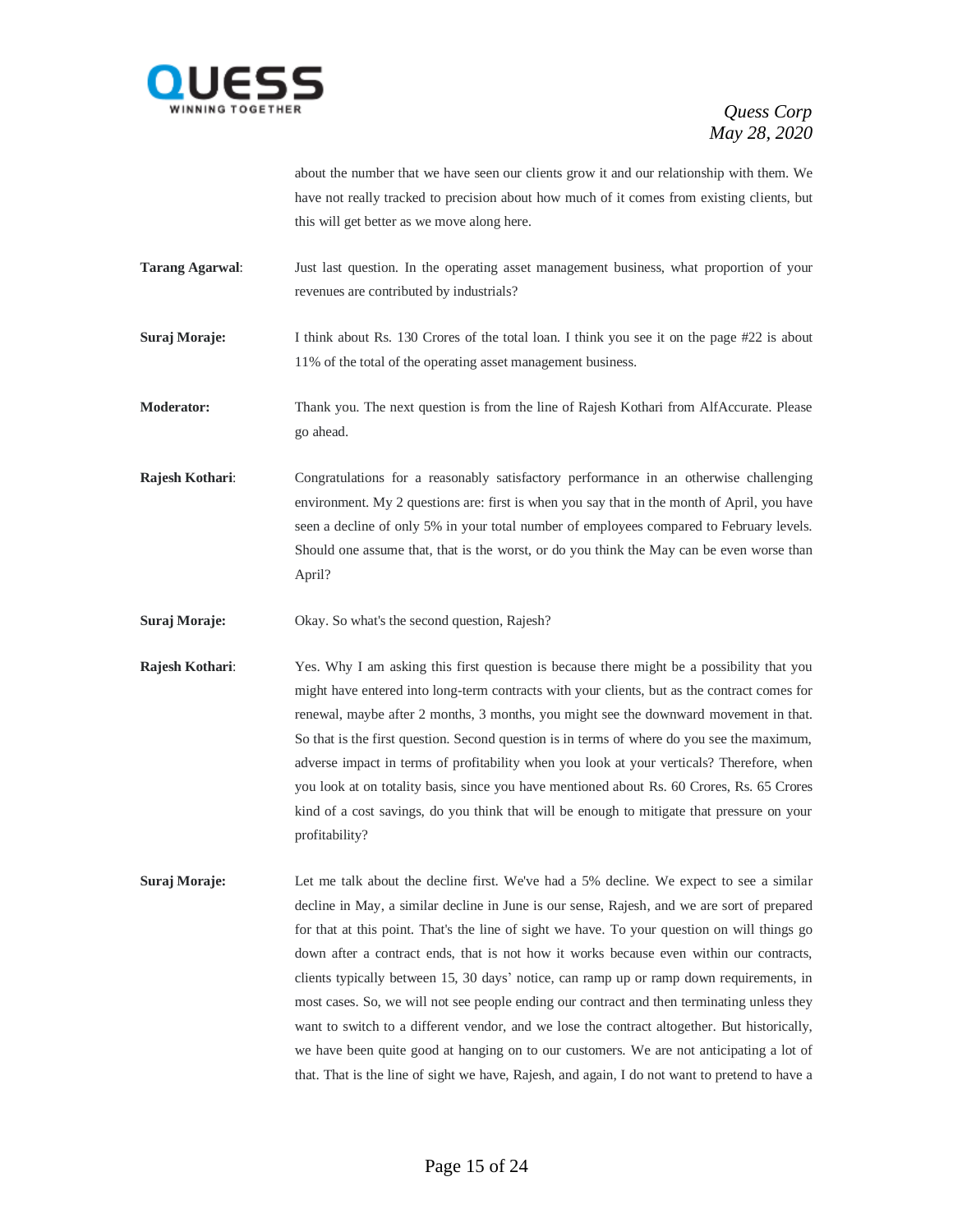

crystal ball into the future. I remember you and I chatting on March 5 about COVID also, if only we had a crystal ball then.

**Rajesh Kothari:** This 5% decline, is it a month-on-month you are looking at in month of May over month of April?

**Suraj Moraje:** Yes, month of May; yes, month-on-month.

**Rajesh Kothari**: Month-on-month. Okay. Basically, 5% further in the month of May and 5% further in the month of June, and from there, hopefully, stabilization or maybe growth coming back? That should get on this.

**Ajit Abraham Isaac:** That's right.

**Suraj Moraje:** That's right. We'll see how it plays out. Right, and we are ready for all eventualities, Rajesh. We'll take it as it comes. Maximum impact in profitability, I think there are 4 areas that have been hit the hardest in terms of profitability, okay? There are 2 businesses that came to a standstill in terms of revenue. So DigiCare and Excelus revenue dropped to 0 overnight in the lockdown. The way to think about that is Rs. 30 Crores of revenue per month run rate came down to 0 for April. Now DigiCare is already back to about 40% run rate in May. We are hoping as the lockdown kind of opens, that will progressively go up. Excelus, well, in both places, we have cut costs as hard as we can. Excelus, also, we have taken the cash burn down significantly despite the fact it is 0 revenue, and we are waiting for government announcements on when this can open up. So those 2 were carrying, but these are not certain sort of risks we have taken. There is then the impact on the domestic call center business and on the international call center business, it was a sudden jerk for a few days, we stopped. We didn't know what to do, but then we got it up quite quickly, and our teams worked really hard to get up quickly. I think there, we are seeing a steady increase. What we do not know right now is at what volumes will calls settle, right? It could be that call settled at 25% of their pre-COVID values, and that defines the new scale of the CLM business. That we have to watch and wait. I think those are the main areas, Rajesh.

**Rajesh Kothari:** Great. If I can squeeze in. When I look at your overall business performance and when you look at from the cash flow perspective, because of the pressure on the few businesses, how do you see your cash flow situation in FY2021 compared to FY2020?

**Suraj Moraje:** Again, not going to look into a crystal ball, let me give you some of the variables that you can model, Rajesh. So I think, first of all, we are going to stay on the ball on collections, right? And we think that we are going after some of our long-standing accounts receivables, we are going after our government collection. That will bring in significant amounts of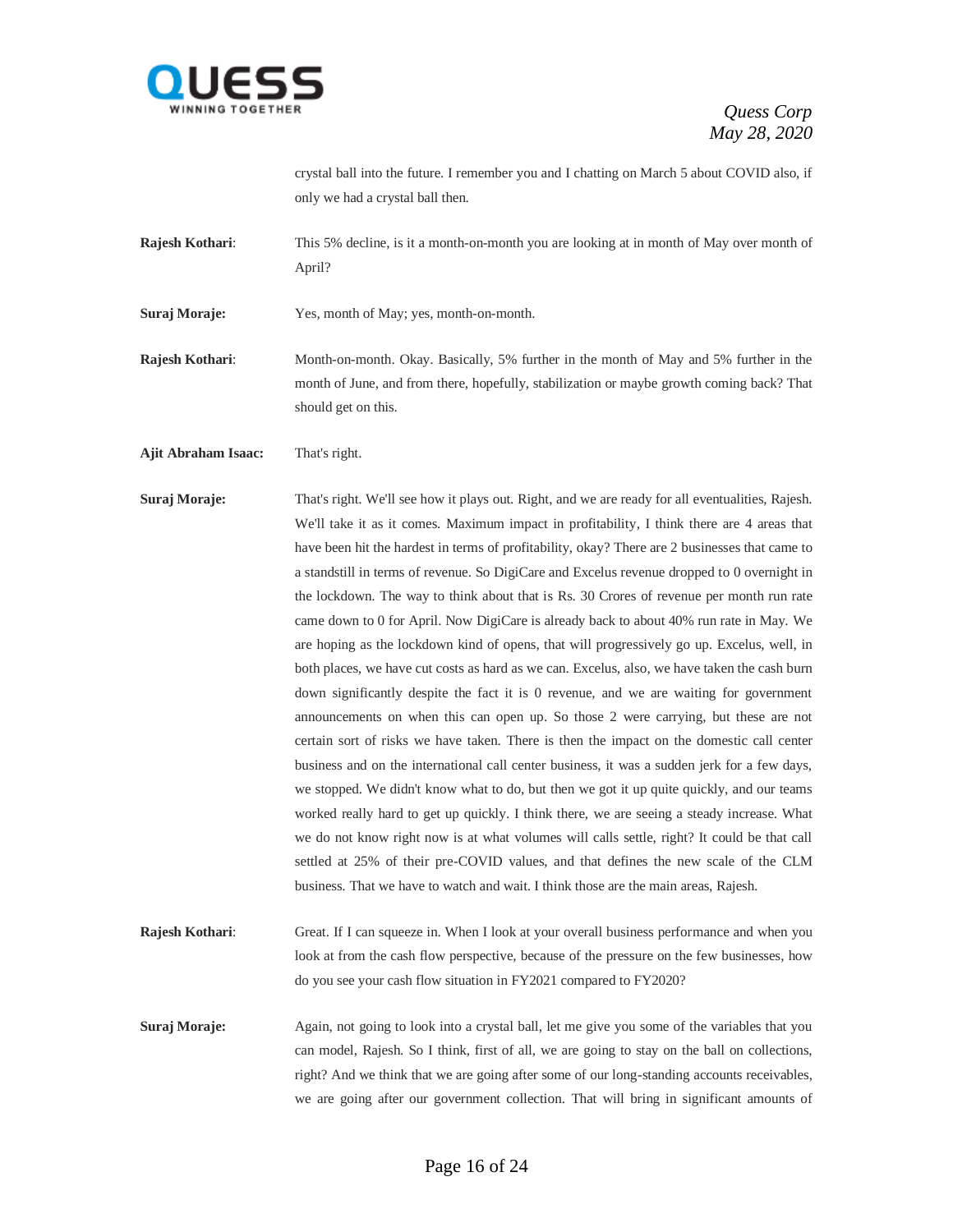

cash, and we are executing that in a very detailed fashion right now. This includes, for example, collecting from finance. This includes making sure our Excelus business gets receivables in. This includes some of the long-standing cash. So that is tax refund. So that is one dimension I want to think about. The second dimension is that we are working on cleaning up our UBR, AR processes, getting them more automated, more seamless so we can just bring down through our shared services, improve our billing cycle and that should help overall the AR time, right? The third factor to think about here is that if our business does shrink, the amount of working capital we consumed will be lower, and so that will come back at OCF in the system. It should be a good OCF here.

**Moderator:** Thank you. The next question is from the line of Aditya Bagul. Please go ahead.

**Aditya Bagul**: Our total gross debt, as we stand in March is about Rs. 1,150-odd Crores, just wanted to understand what is our deleveraging plan. Over a period of the next few years, we envisage ourselves to be debt free– its impact on our interest cost and consequently to ROE. So that is question number one, and question number two I had was on account of goodwill. I just wanted to understand our rationale for the goodwill write-off that we did this quarter and just thoughts on something that may come going forward.

**Subramanian R:** Thanks, Aditya. One thing which we want to emphasize on our debt, right from December, when we were at about Rs. 830 Crores of gross debt, it went about Rs. 1,147 Crores, and one of the main reasons for that was also because this entire pandemic situation started getting a little more severe, probably in the second half of March, and obviously, in our business, the most important capital is the human capital and making sure that we pay our employees on time. Under those circumstances, it was important for us to make sure that we have the money on time, and we do not get caught between the remote technology and the fact that we are not able to pay salaries to our employees. Under those circumstances, we had to maximize our credit lines. What is important for us also though the gross debt increased by about Rs. 355 Crores, the net debt increase will only be about Rs. 42 Crores. Now moving forward, what's the directive? Obviously, like Suraj said, our focus is on collections and cash. So that being the case, we will get back to our original part of coming back to reducing our debt because our working capital contribution also will start going down. So that is the answer on the debt. Quickly coming on to goodwill. Obviously, you will appreciate the fact that there is a onetime noncash charge. To give you a background on how we approach the whole thing – in the month of April as we were closing, that was the time we were not able to quantify how severe and significant COVID was, but we knew that this is not normal circumstances for sure. Under those circumstances, it was important for us to take a very prudent and conservative step towards bringing down our projections for the current year in terms of valuations and thereby making sure that the projections are a lot more realistic. Moving forward, again, our projections from next year onwards are back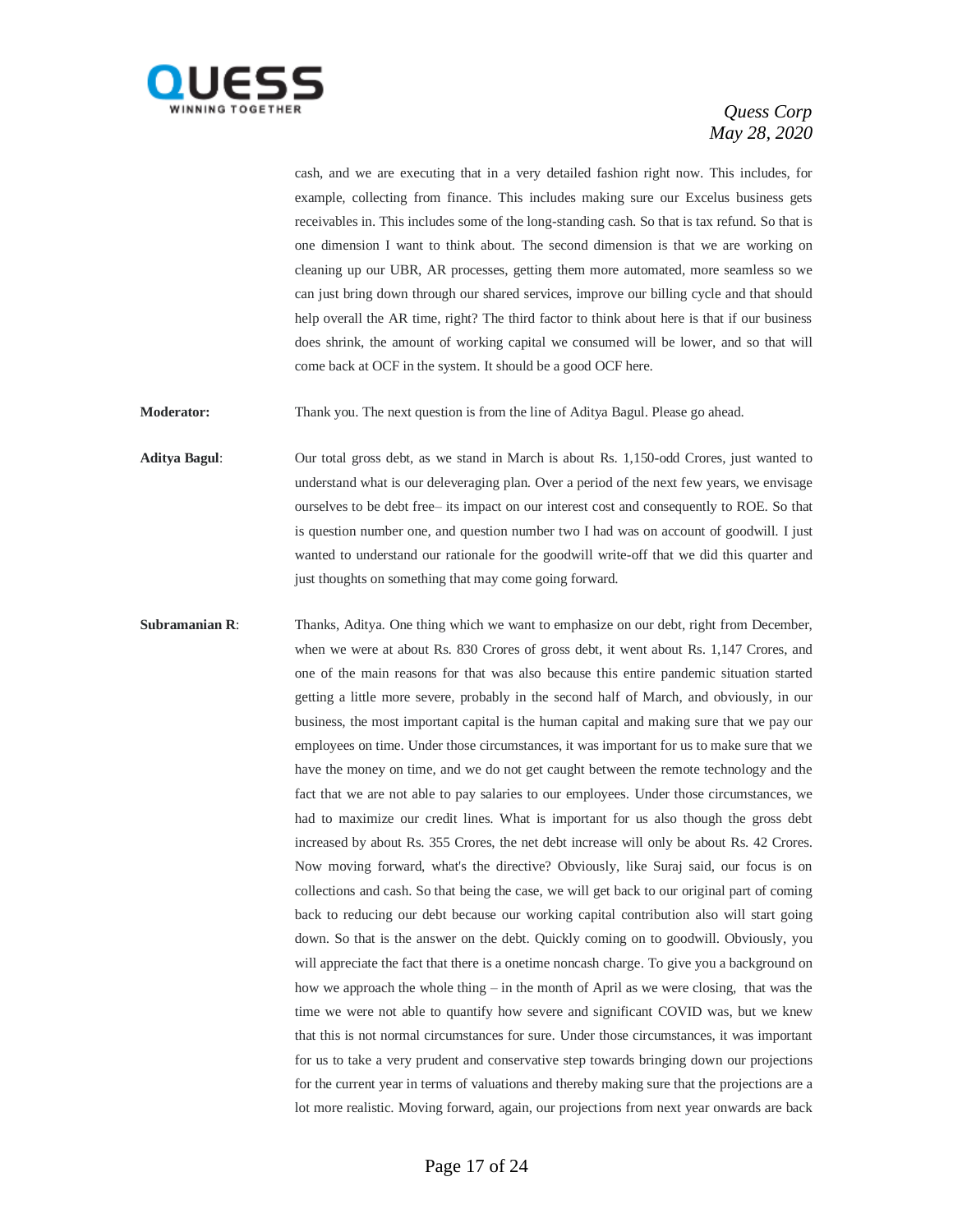

to our normal projections in terms of our growth path. The other important thing is to understand that the assumptions used, be it in terms of growth, be it in terms of discount factor, be it in terms of risk pattern, is uniform across all CTOs. We've not shared it with any of these or any of the particular CTOs. This is extremely important for us to understand because after this exercise, we are still left with sufficient headroom in all the CTOs. This is from an overall thought process perspective. From a process perspective, we did use one of the big fours to advise us. The valuation was done by an independent external valuer, and this was also done through the audit team of Deloitte and their valuation teams. There was a stress test which was done on the numbers, which was part of the valuation excise, and after all that, we agreed that this is the kind of impairment that the book should be taken. With that, we took an impairment of about Rs. 506 Crores and kind of move on with things, also, intangible, correspondingly about Rs. 134 Crores. This will be a one-off, and we wouldn't be required to do anything further on goodwill or any intangibles.

- **Aditya Bagul**: Perfect, Ramki. That is loud and clear and very encouraging to note. Just one last comment from my end. Just on the point is that when we spoke last in March, what I understood was that a deleveraging, that is increasing our interest cover over a period of time, would be sort of essential for us to translate into a 20% ROE company. I understand that we are in a difficult situation right now, but over time, that should be one of the areas that we would be focusing on.
- **Subramanian R:** Without a doubt, Aditya. Definitely, that is the case, and even if you look at the numbers, from about Rs. 40 – 45 Crores, then move down to about Rs. 40 Crores, and this quarter also, we were able to reduce it quite well until about this last 15 days, that alone resulted in about Rs. 3-odd Crores of an additional interest. But if you look at it, definitely, we will focus on this item even more and ensure that the interest cost is kept at a minimum ROE interest.
- **Moderator:** Thank you. The next question is from the line of Abhijit Akella from IIFL Securities. Please go ahead.
- **Abhijit Akella**: I just had a couple regarding the cost containment initiatives that you spoke about. The first was about the indirect cost structure, in which you mentioned that you're taking initiatives to cut the indirect costs which is running at about Rs. 65 Crores a month by about 20%, and then I think Suraj also mentioned that you aim to reduce this by at least Rs. 60 Crores per year. I was just trying to reconcile those 2 numbers with each other. When you say Rs. 60 Crores, is it during the course of fiscal 2021 itself and then will it be a larger run rate going forward into fiscal 2022? How exactly are you looking at that?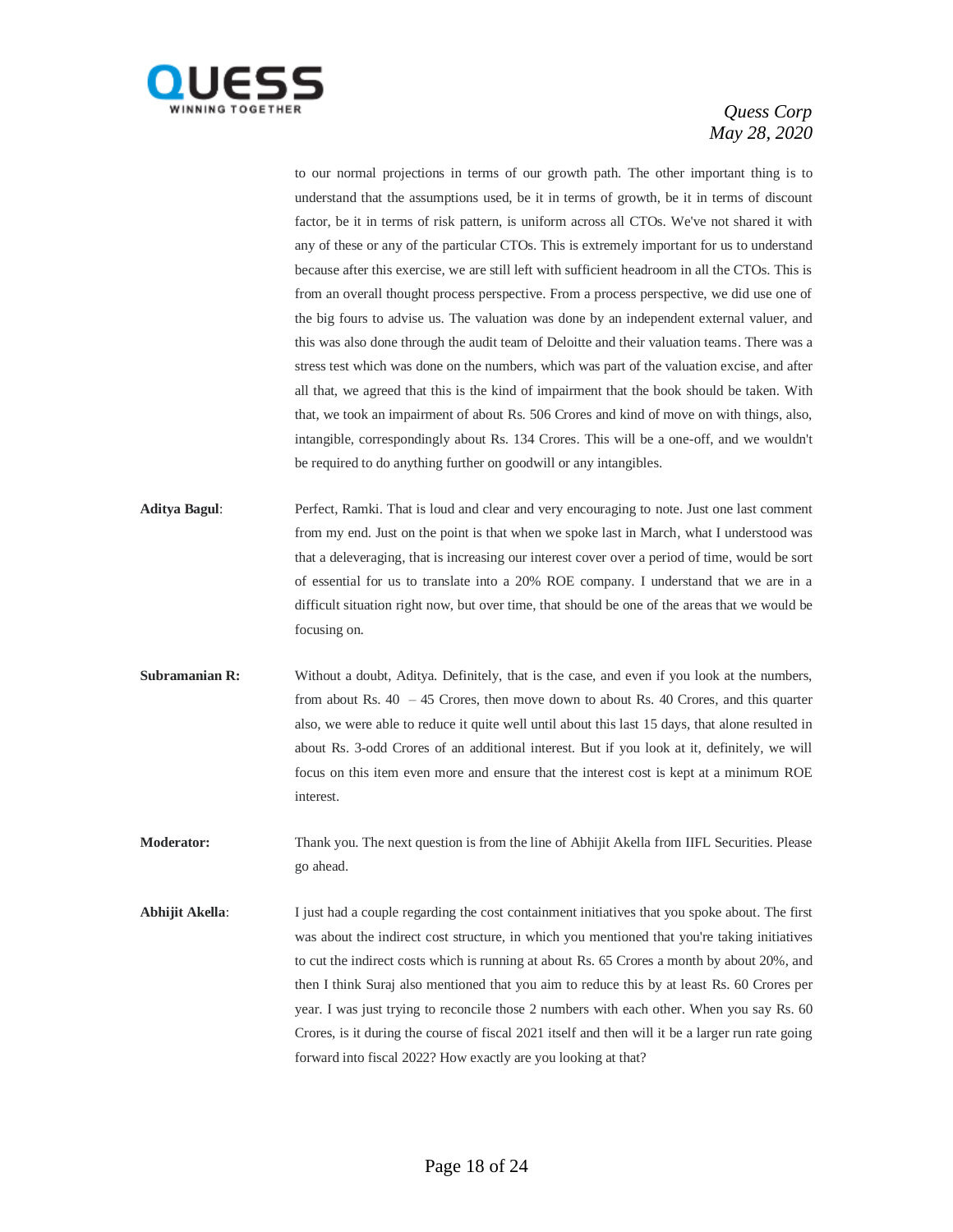

- **Suraj Moraje:** Well, that is a good question, Abhijit, and thanks for asking it. No, I think what we have recognized in April versus, say, February was a 20% decrease. Okay. So that number, you can do the math, it has about Rs. 12 Crores, Rs. 13 Crores of EBITDA savings in February. When I said Rs. 60 Crores, obviously, some of the savings we have got at this point are somewhat onetime in nature. Like taking travels down to 0, our power costs have gone down quite dramatically in these buildings. We are in the process of figuring out which ones are going to be sustainable, which ones are not. So, when I said Rs. 60 Crores, that is a little bit of our first estimate in what the through the year number could look like. Also keeping in mind the fact that last year, if you compare year-on-year, last year, indirect costs went up through the year in FY2020. The average will be less than the February cost. I am just giving you a little bit of an average-ish number. This is what we should realize in the year-on-year when you compare, at least.
- **Abhijit Akella**: Understood. That's helpful, and the second question I just had was, there has a comment on, I think, Slide 13 of your presentation, about a sliding scale that will help you variabilize your cost structure. So just trying to understand that a little bit in more detail, if you could please elaborate on that.
- **Suraj Moraje:** No, sure. I mean this is one of Ajit's innovations, and I think it has a brilliant one. Look, I think what we have tried to do is challenge ourselves to say, now at this point, let us say, our business is x percent down in revenues from where it was in February. So what if that x falls by 10% more? What if it falls by 20% more? What if it falls by 30% more? The intellectual exercise we are going through, to say, how do we make sure that it is difficult to maintain the same EBITDA margin as your business falls, but how do we make sure that we retain, a EBITDA margin and keep it as constant as possible. What does that mean in terms of buildings we would give up, in terms of steps we would have to take on resizing our employee base and so on and so forth. It has just contingencies for contingencies for contingencies, Abhijit, just to make sure that we have kind of thought through the future properly.

**Moderator:** Thank you. The next question is from the line of Jignesh Kamani from GMO. Please go ahead.

**Jignesh Kamani:** Few of the retail mentioned the recent remark that just to comply with social distancing, they need to reduce their headcount by almost 25 percentage in the front line. So any color based on your interaction with your clients, if they want to maintain social distancing, how much headcount cut they might need to take, even though business is as usual?

**Guruprasad Srinivasan:** When you said 'they', who do you refer to?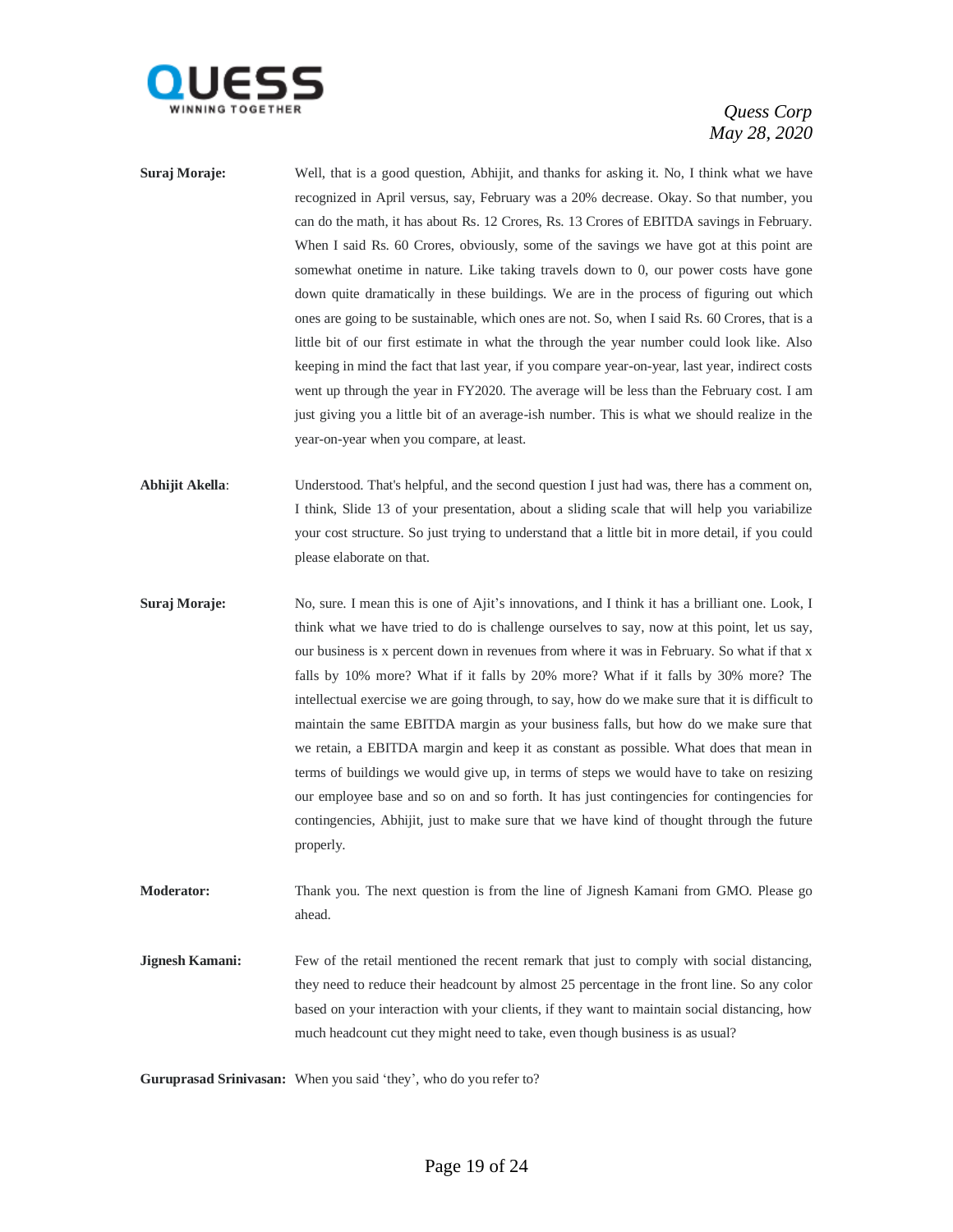

- **Jignesh Kamani:** So when I interacted with some of the national retailer who, as you can say, who are the 300, you can say, EBO and maybe 100-plus, you can say, department store, everything, they mentioned that just to maintain the social distancing norm as per the regulation, their headcount has to be 25% lower in the front line.
- **Suraj Moraje:** In store, I see what you are saying.
- **Guruprasad Srinivasan:** Our exposure to retail in that case, where there is high density, is not really high. If I were to give you an example, wherever we have, say, more than 8-10 people working under a roof, the plan is to do alternates or based on number of shifts. There are a lot of intensified plans being drawn between us and customers. There are roasting that will happen for associates in terms of their reporting timing et cetera. So that is what is happening in high density. But otherwise, most of the retail units, the density would be low where we have deployed our resources. Clearly, we are not seeing a major change in that front.
- **Suraj Moraje:** The only one thing I would add is, obviously, all retail is not the same. Where we have had some exposure to, let us say, travel retail companies, there, we have seen people have been asked to kind of demobilize and so on and so forth. The number we are giving you is kind of a net number across different industries, different customers, right? There are clearly some who are more impacted than others.
- **Moderator:** Thank you. The next question is from the line of Sandesh Shetty from PhillipCapital. Please go ahead.
- **Sandesh Shetty:** My question to you is, Sir, with regards to goodwill impairment. If you can give us the breakup of goodwill impairment across companies, wherein the Rs. 6.6 billion falls in?
- **Subramanian R:** Yes. The goodwill impairment of Rs. 506 Crores pertains to the following CGUs. In the IFM business, it was Rs. 312 Crores; in the MFX business, it was Rs. 52 Crores; in Allsec, it was Rs. 51 Crores; in Vedang, it was Rs. 27 Crores; and in Greenpiece, about Rs. 25 Crores; and Trimax Rs. 40 Crores. This is on the goodwill, and the intangible, which is the other section of the impairment, which is about Rs. 134 Crores. The IFM was Rs. 76 Crores, Allsec was Rs. 48 Crores and Vedang was Rs. 10 Crores. So that is the split.
- **Sandesh Shetty:** Sir, one more question. When we say IFM, is it mainly to the Manipal vertical?

**Subramanian R:** Yes.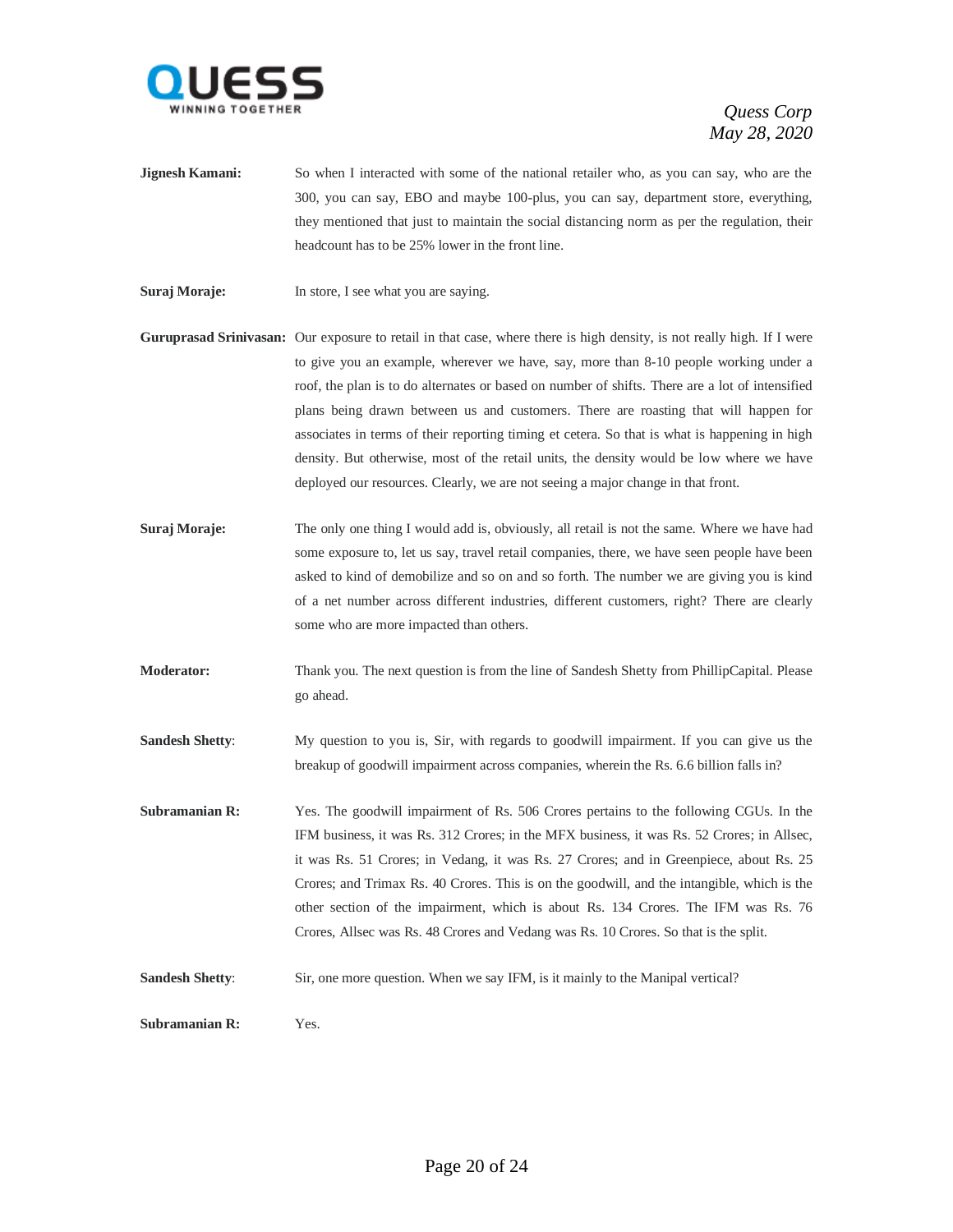

- **Sandesh Shetty:** Sir, one 1 more question, if I may squeeze in. With regards to your tax, it has a bookkeeping question. Like this quarter, if you see in current tax, it is positive. If you can throw some light on it, like what's the implication? What is the tax implication of this write-off also?
- **Subramanian R:** Yes. So I think, tax, if you look at it for the current quarter, we think there are 2 or 3 parts to it. I think we had also alluded to this in our December call, we had told about this in the March 5 Investor Conference that we are moving to the new tax regime. Obviously, if you are moving to the new tax regime, which is a lower tax regime, it still allows us to continue to take the 80JJAA deduction for employability. There has a onetime write-off which needs to be taken in terms of accumulated MAT credit and also the incremental deferred tax for the change in tax rates. That itself is about Rs. 140-odd Crores. Having said that, the entire Rs. 140 Crores did not take a hit in the tax line because there is also a corresponding reversal of deferred tax liability for the goodwill, which was written off, and that itself for the goodwill and the intangibles, put together, is about, another about Rs. 105 Crores. What you see is the impact in the financials, is only the differential between Rs. 140 Crores and Rs. 105 Crores and nothing else. Other than that, the impact on tax pertaining at a Quess level at 0 tax, but it could be tax pertaining to some of the other entities, which were still not on the 0 tax regime or on some of the overseas entities like Comtel and so on. It has a very marginal tax element which is other than these adjustments.
- **Sandesh Shetty:** Okay. Sir, correct my understanding, if it is wrong, like because of the goodwill impairment and also because of the lower tax rate, the net current tax for this quarter is positive, if I am not wrong?
- Subramanian R: Correct. Okay.

**Moderator:** Thank you. The next question is from the line of Deepak Poddar from Sapphire Capital. Please go ahead.

**Deepak Poddar:** Sir, just wanted to understand when you're speaking about 20% ROE target, so what sort of timeline are we looking at?

- **Suraj Moraje:** We had said FY '23 on March 5, Deepak. At this point, we do not have any information to either push it out or bring it forward. We will keep that target, and like I said, we are not looking into the crystal ball right now. We are just working very hard to do all the right things and to do everything we can.
- **Moderator:** Thank you. The next question is from the line of Nagraj Chandrasekar from Laburnum Capital. Please go ahead.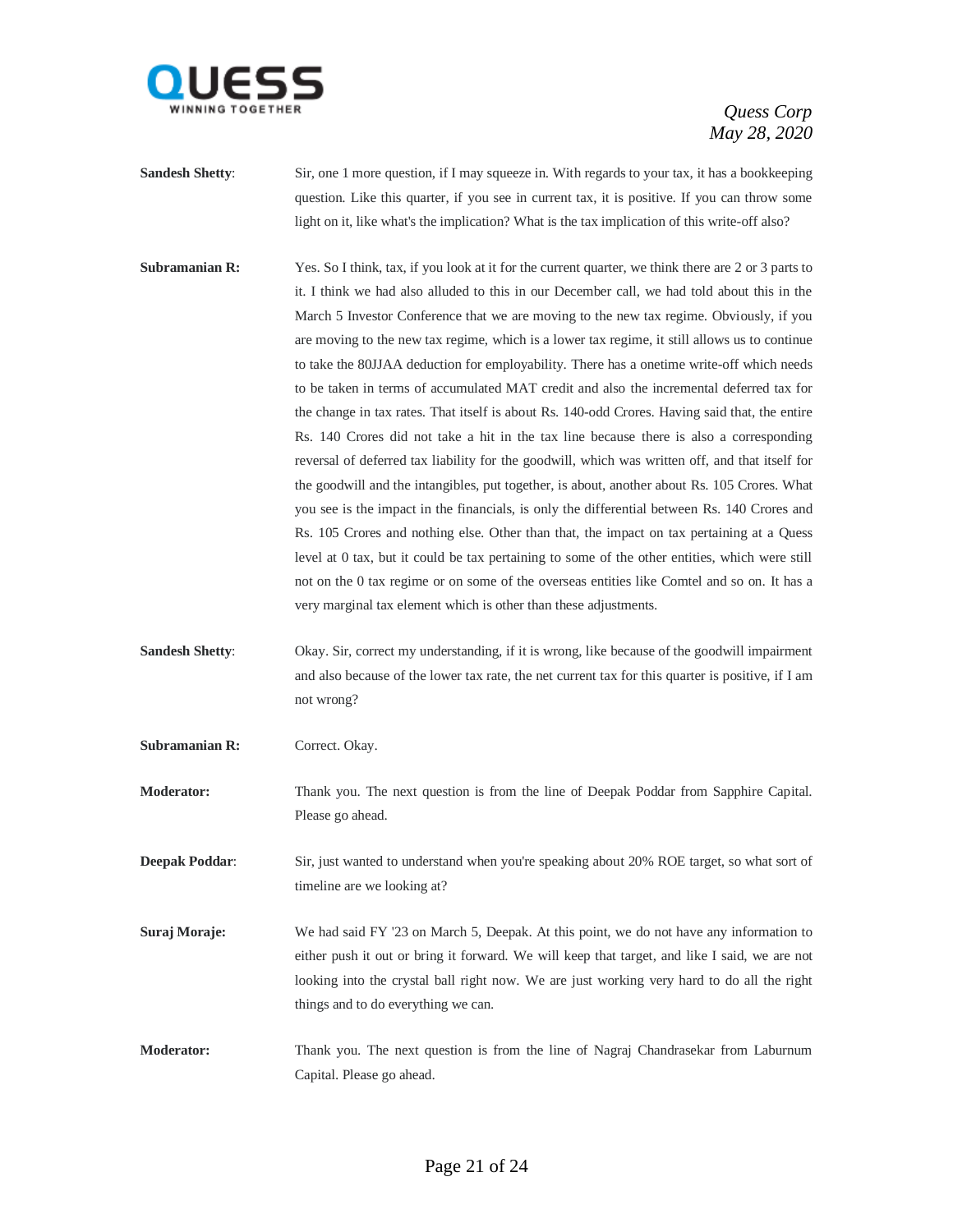

- **Nagraj Chandrasekar**: I had a follow-up on an earlier question regarding cross-sell driving a large part of sales for us. You'd said that 15% to 18% of incremental sales are from existing clients. Is that in the existing verticals? Or is that mostly through cross-sell? Because when you go and sell General Staffing services to a facilities management customer or vice versa or customer service customer, shouldn't the buyers be in different parts of the customer organization? Why then would being able to cross-sell be possible or easy anyway? Why should it help?
- **Ajit Abraham Isaac:** So, that is a good question. I think what happens in an actual situation is that when you do cross-selling is usually to a large corporation on the other side. Large enterprises have centralized procurement teams and procurement teams work with multiple functions inside an enterprise. So when we tend to build a long-term relationship with an enterprise, then we get to know the internal of the organization, what are the dynamics of sales that work there and where is their shoe pitched most and that is how we are able to construct a sales program around cross-selling.
- **Nagraj Chandrasekar**: Understood. Just a couple of bookkeeping questions. Just what percentage of our revenues would be from sort of customers what you would describe deeper relationships where we are able to continually cross-sell other arms to every year?
- **Suraj Moraje:** The number I put out earlier was if you look at our top 30 clients, right? 21 of them work with more than 1 vertical. That's about Rs. 3,500 Crores. Look, I will be honest with you, we are getting better at measuring this, and we will get better. We are also going through a little bit of an IT system upgrade which will help us kind of get even better at measuring some of the numbers you're asking us. These are good numbers to ask and these are numbers we will be able to give you, but at this point, we do not have the comprehensive answers. What we are trying to do is pick groups of customers now where we feel cross-sell should go up either because we think these are customers that are right for cross-sell or we think that these are customers that our penetration is low, and that is what our top 75 named accounts initiative is for. In those accounts, for the first time, we do a comprehensive account mapping, understanding the buying centers, understanding who our relationships were and driving very systematic cross-sell in those accounts. It is a little bit of a learning to walk before we can run. I think it has getting better is all I can say, and we will have better numbers for you in a few quarters, much more systematic in a few quarters.
- **Nagraj Chandrasekar**: Just on legacy acquisition amounts payable, how much would be left for us to pay in terms of agreed liabilities left to take our stakes up in past acquisitions over time?
- **Ajit Abraham Isaac:** We have only one big stuff that is remaining which is the Conneqt Business Solutions one. We own 70%, and there has a 30% stake held by the Tata's. It will come up sometime next year.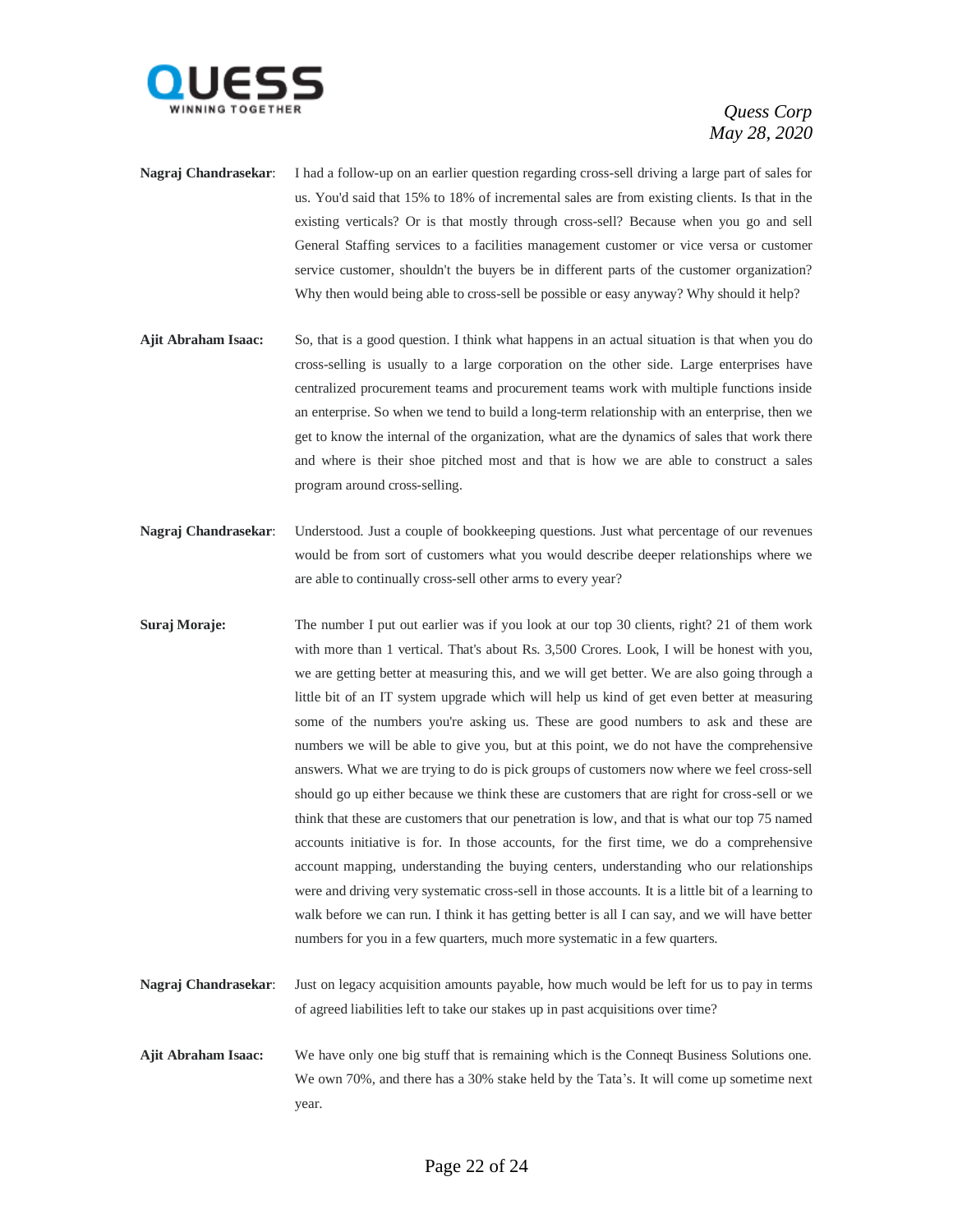

| Subramanian R:             | November 2021.                                                                                                                                                                                                                                                                                                                                                                                                                                                                                                                                |
|----------------------------|-----------------------------------------------------------------------------------------------------------------------------------------------------------------------------------------------------------------------------------------------------------------------------------------------------------------------------------------------------------------------------------------------------------------------------------------------------------------------------------------------------------------------------------------------|
| <b>Ajit Abraham Isaac:</b> | November 2021, and so there has an agreed pricing formula, which we will disclose as for<br>the numbers, that emerges closer to the date. But we are sufficiently financed and within our<br>means to fund it without any further debt to complete the transaction.                                                                                                                                                                                                                                                                           |
|                            | I want to thank you all for a very energizing session and for the many questions that you<br>raised. As you've seen by now, we have a number of initiatives at Quess, many of which are<br>long-term in nature and with serious impact on shareholder return. As management, we are<br>focused on realizing the goal of 20% ROE with 20% OCF growth in the medium term, and<br>we intend to do what it takes to achieve it. Thank you for your support and look forward to<br>interacting with all of you in the future. Thank you very much. |
| <b>Moderator:</b>          | Thank you. On behalf of Axis Capital, that concludes this conference. Thank you for<br>joining us, and you may now disconnect your lines.                                                                                                                                                                                                                                                                                                                                                                                                     |

<sup>(</sup>This document has been edited for readability purpose)